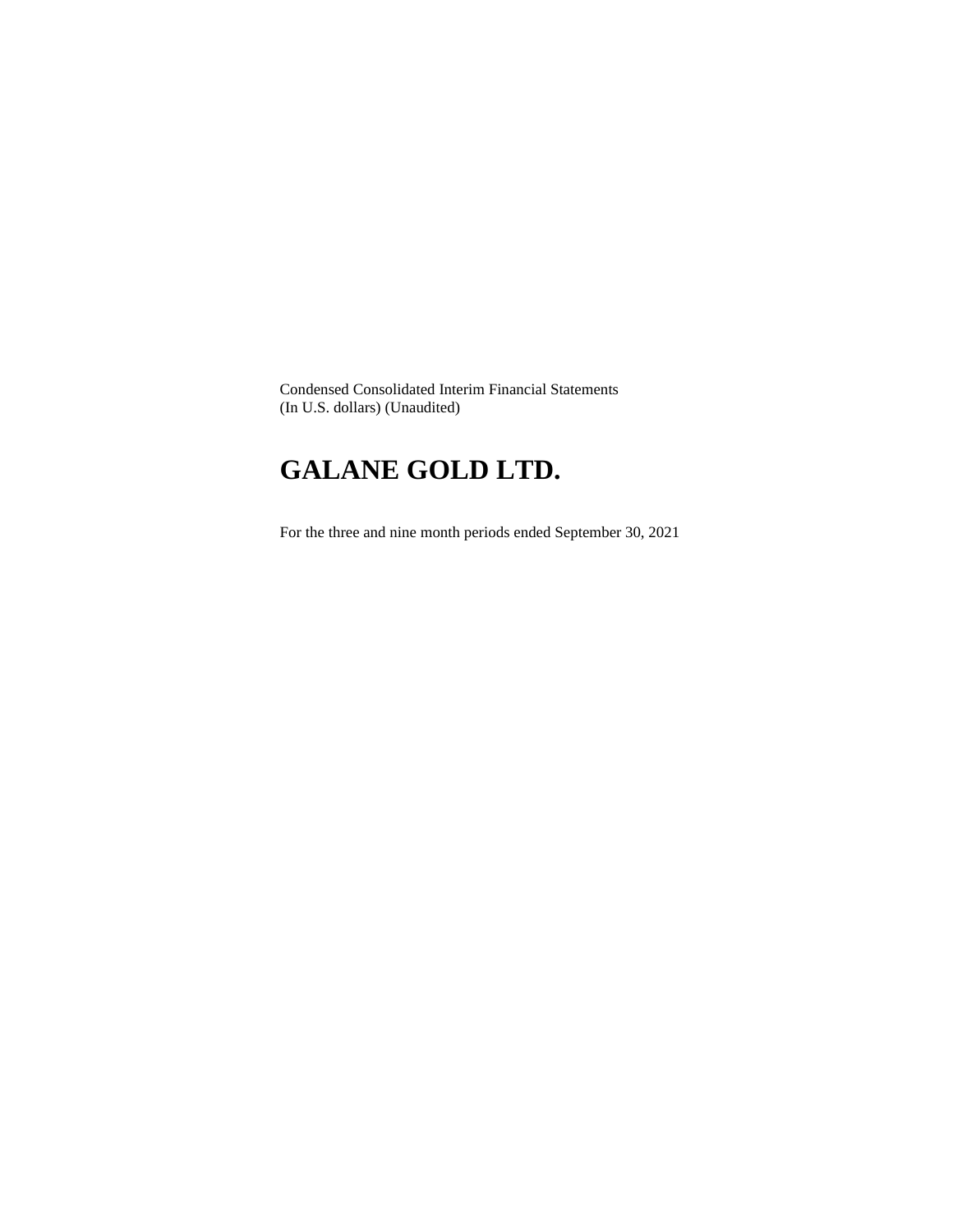Condensed Consolidated Interim Statement of Financial Position (In U.S. dollars) (Unaudited)

As at September 30, 2021 and December 31, 2020

|                                                                  | <b>Notes</b> |    | September 30,<br>2021 |    | December 31,<br>2020 |
|------------------------------------------------------------------|--------------|----|-----------------------|----|----------------------|
| Assets                                                           |              |    |                       |    |                      |
|                                                                  |              |    |                       |    |                      |
| Current assets:                                                  |              |    |                       |    |                      |
| Cash                                                             |              | \$ | 2,719,582             | \$ | 4,971,880            |
| Trade receivables and other assets                               | 7            |    | 3,069,036             |    | 1,990,702            |
| Inventories                                                      | 8            |    | 4,213,813             |    | 4,597,504            |
|                                                                  |              |    | 10,002,431            |    | 11,560,086           |
| Non-current assets:                                              |              |    |                       |    |                      |
| Mining and exploration properties and plant and                  |              |    |                       |    |                      |
| equipment                                                        | 9            |    | 55,149,877            |    | 41,418,257           |
| Other receivables                                                | 7            |    | 1,162,754             |    | 1,168,648            |
|                                                                  |              |    |                       |    |                      |
|                                                                  |              |    | 56, 312, 631          |    | 42,586,905           |
|                                                                  |              | \$ | 66,315,062            | \$ | 54,146,991           |
|                                                                  |              |    |                       |    |                      |
| Liabilities and Shareholders' Equity                             |              |    |                       |    |                      |
| Current liabilities:<br>Accounts payable and accrued liabilities | 11           | ¢  | 12.221.015            | ¢  | 0.301.744            |

| 11 | \$<br>12,221,915 | \$  | 9,301,744      |
|----|------------------|-----|----------------|
| 12 | 10,815,980       |     | 14,695,062     |
|    | 23,037,895       |     | 23,996,806     |
|    |                  |     |                |
|    |                  |     |                |
| 12 | 437,331          |     | 956,338        |
| 14 | 997.346          |     |                |
| 10 | 5,543,448        |     | 5,379,417      |
|    | 6,978,125        |     | 6,335,755      |
|    |                  |     |                |
|    |                  |     |                |
| 14 | \$<br>55,499,808 | \$. | 46,215,643     |
| 14 | 2,738,303        |     | 2,848,215      |
|    | (21, 939, 069)   |     | (25, 249, 428) |
|    | 36,299,042       |     | 23,814,430     |
|    |                  |     |                |
|    | \$<br>66,315,062 |     | 54,146,991     |
|    |                  |     |                |

Going concern (note 2)

Approved and authorized by the Board for issue on November 15, 2021:

| "Ravi Sood " | שווכΩ | ıtaro<br>onno | Director∟ |
|--------------|-------|---------------|-----------|
|              |       |               |           |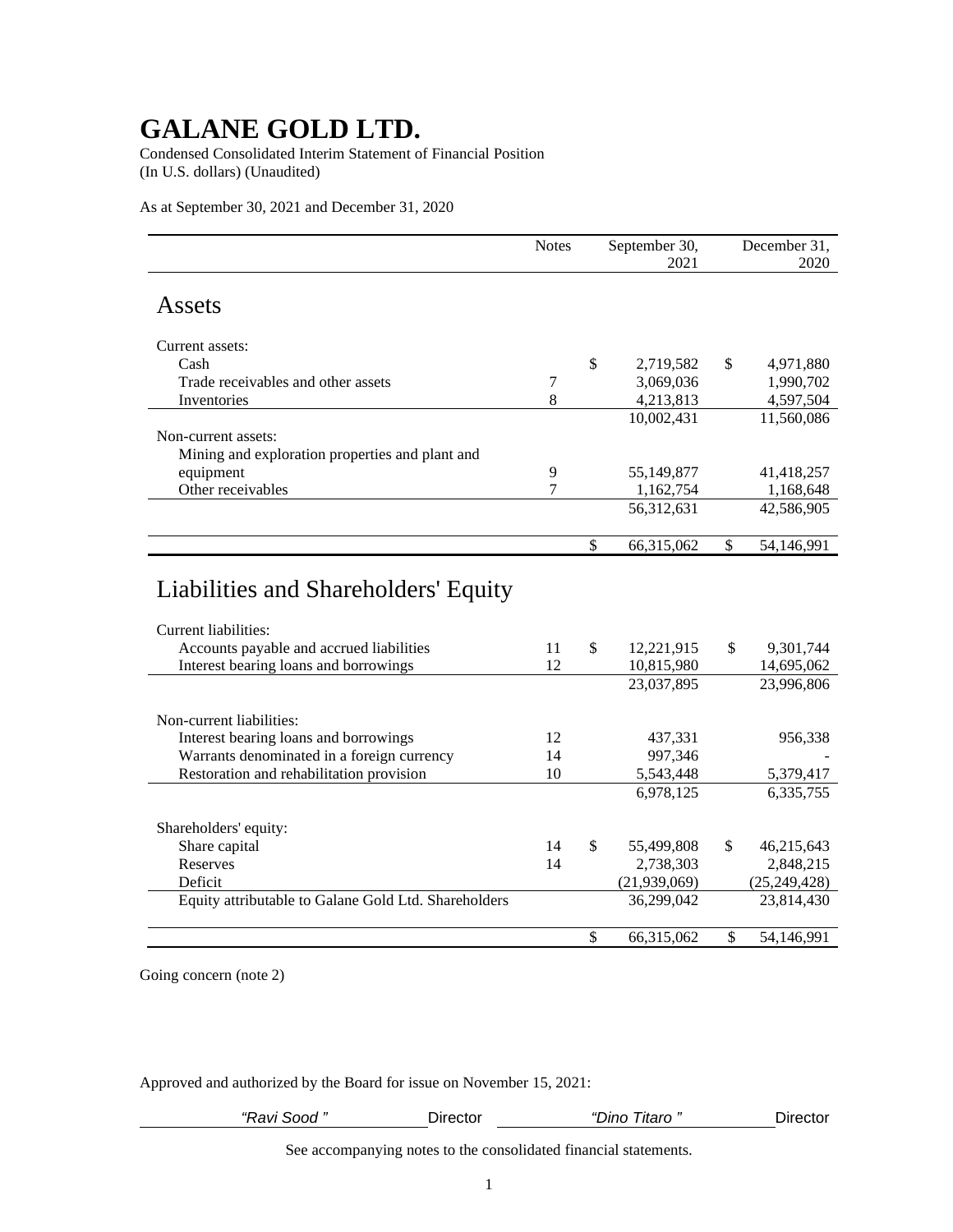Condensed Consolidated Interim Statement of Earnings (Loss) and Comprehensive Earnings (Loss) (In U.S. dollars) (Unaudited)

Three and nine month periods ended September 30, 2021 and 2020.

|                                                       |             |    | Three Months  |     | Three Months  | Nine Months      |     | Nine Months   |
|-------------------------------------------------------|-------------|----|---------------|-----|---------------|------------------|-----|---------------|
|                                                       |             |    | Ended         |     | Ended         | Ended            |     | Ended         |
|                                                       |             |    | September 30, |     | September 30, | September 30,    |     | September 30, |
|                                                       | <b>Note</b> |    | 2021          |     | 2020          | 2021             |     | 2020          |
|                                                       |             |    |               |     |               |                  |     |               |
| Mining Revenue                                        |             | S  | 11,155,158    | \$. | 14,927,120    | \$<br>31,679,879 | \$. | 34,775,960    |
| <b>Mining Costs</b>                                   | 15          |    | 10,689,958    |     | 11,390,341    | 28,839,709       |     | 28,388,427    |
| Earnings from mining operations                       |             | \$ | 465,200       | \$  | 3,536,779     | \$<br>2,840,170  | \$  | 6,387,533     |
| Expenses:                                             |             |    |               |     |               |                  |     |               |
| Foreign exchange (gain) loss                          |             |    | (516,096)     |     | 374,230       | (431,981)        |     | (962, 510)    |
| Corporate general and administration                  | 15          |    | 449,194       |     | 610,321       | 1,949,818        |     | 1,675,969     |
| Financing (income) costs                              | 15          |    | (3,240,578)   |     | 3,057,033     | (3,258,295)      |     | 4,399,027     |
| Other expenses                                        | 15          |    | 426,382       |     | 306,932       | 1,270,269        |     | 817,961       |
|                                                       |             | \$ | (2,881,098)   | \$  | 4,348,516     | \$<br>(470, 189) | \$  | 5,930,447     |
|                                                       |             |    |               |     |               |                  |     |               |
| Earnings (loss) and comprehensive earnings (loss) for |             |    |               |     |               |                  |     |               |
| the period before taxation                            |             | \$ | 3,346,298     | \$  | (811, 737)    | \$<br>3,310,359  | \$  | 457,086       |
| Taxation                                              | 13          |    |               |     |               |                  | \$  |               |
| Net earnings (loss) and comprehensive earnings (loss) |             |    |               |     |               |                  |     |               |
| for the period                                        |             | \$ | 3,346,298     | \$  | (811, 737)    | \$<br>3,310,359  | \$  | 457,086       |
|                                                       |             |    |               |     |               |                  |     |               |
| Basic (loss) earnings per common share                | 14          | \$ | 0.01          | \$  | (0.00)        | \$<br>0.01       | \$  | 0.00          |
| Diluted (loss) earnings per common share              | 14          | \$ | 0.01          | \$  | (0.00)        | \$<br>0.01       | \$  | 0.00          |
| Weighted average number of common shares-basic        | 14          |    | 329,808,601   |     | 231,778,365   | 290,465,263      |     | 226, 213, 778 |
| Weighted average number of common shares - diluted    | 14          |    | 339,508,675   |     | 231,778,365   | 300,889,198      |     | 237,290,208   |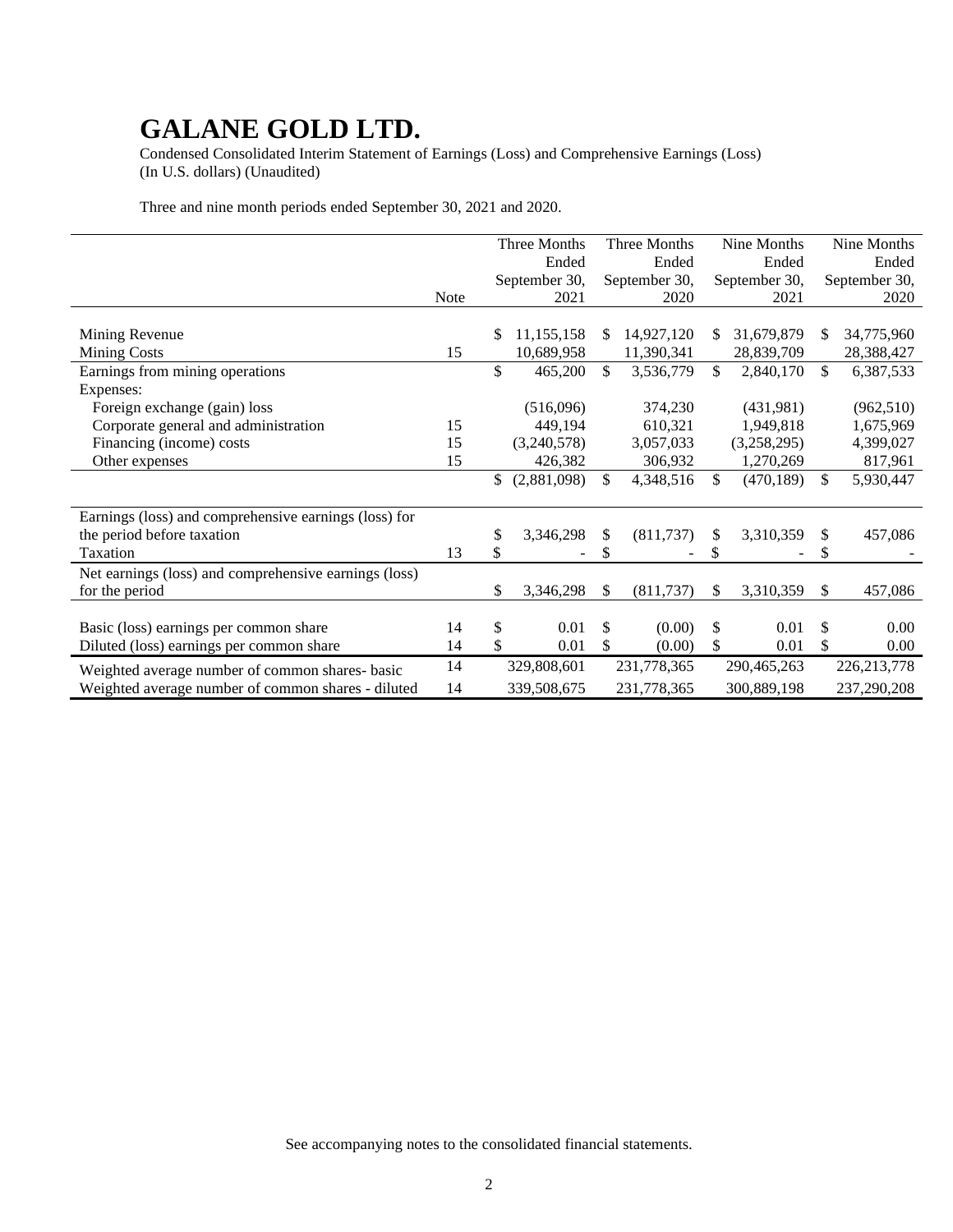Condensed Consolidated Interim Statement of Changes in Equity (In U.S. Dollars) (Unaudited)

Nine month periods ended September 30, 2021 and 2020

|                                         |              | <b>Capital Stock</b> |               | <b>Reserves</b>                          |                |              |
|-----------------------------------------|--------------|----------------------|---------------|------------------------------------------|----------------|--------------|
|                                         | <b>Notes</b> | <b>Number</b>        | <b>Amount</b> | <b>Stock</b><br><b>based</b><br>payments | <b>Deficit</b> | <b>Total</b> |
| <b>Balance as at December 31, 2019</b>  |              | 223,400,910          | 39,975,999    | 2,626,081                                | (29, 683, 456) | 12,918,624   |
|                                         |              |                      |               |                                          |                |              |
| Stock-based compensation                | 14           |                      |               | 174,629                                  |                | 174,629      |
| Warrants exercised                      | 14           | 31,563,850           | 6,239,644     |                                          |                | 6,239,644    |
| Net loss and comprehensive loss for the |              |                      |               |                                          |                |              |
| period                                  |              |                      |               |                                          | 457,086        | 457,086      |
| Balance as at September 30, 2020        |              | 254,964,760          | \$46,215,643  | \$2,800,710                              | \$(29,226,370) | \$19,789,983 |
|                                         |              |                      |               |                                          |                |              |
| Balance as at December 31, 2020         |              | 254,964,760          | 46,215,643    | 2,848,215                                | (25, 249, 428) | 23,814,430   |
| Common shares issued – private          |              |                      |               |                                          |                |              |
| placement                               | 14           | 44,028,700           | 3,806,444     |                                          |                | 3,806,444    |
| Common shares issued - Summit           |              |                      |               |                                          |                |              |
| acquisition                             | 14           | 16,000,000           | 3,175,916     |                                          |                | 3,175,916    |
| Stock-based compensation                | 14           |                      |               | 34,395                                   |                | 34,395       |
| Debenture Conversion                    |              | 12,328,184           | 1,662,731     |                                          |                | 1,662,731    |
| Options exercised                       | 14           | 5,200,000            | 639,074       | (144, 307)                               |                | 494,767      |
| Net loss and comprehensive loss for the |              |                      |               |                                          |                |              |
| period                                  |              |                      |               |                                          | 3,310,359      | 3,310,359    |
| Balance as at September 30, 2021        |              | 332,521,644          | 55,499,808    | 2,738,303                                | (21,939,069)   | 36,299,042   |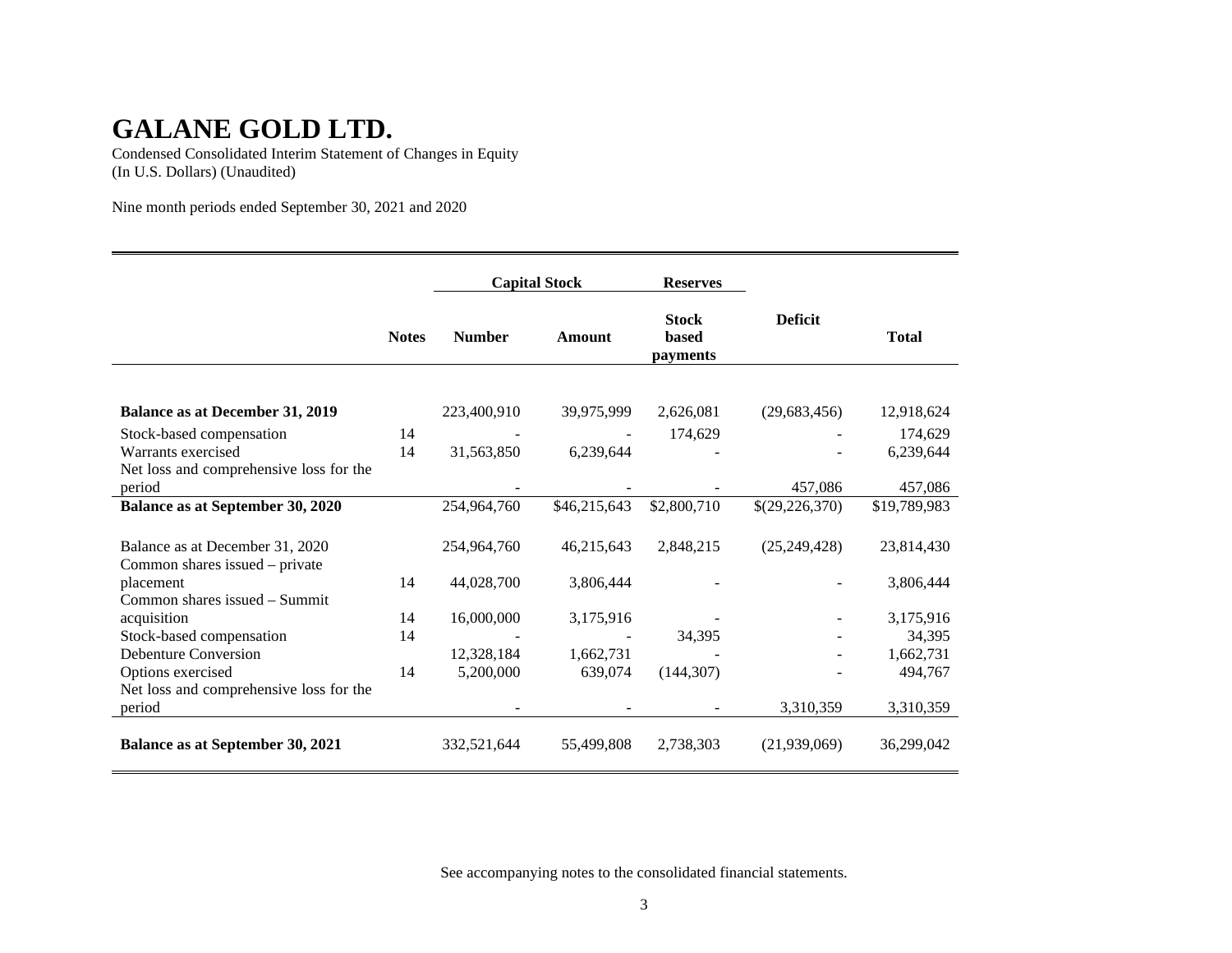Condensed Consolidated Interim Statement of Cash Flows (In U.S. Dollars) (Unaudited)

Nine month periods ended September 30, 2021 and 2020

| Cash flows from operating activities:<br>\$<br>Net earnings (loss) for the period<br>\$<br>3,310,359<br>457,086<br>Items not involving cash:<br>Depreciation and amortization<br>9<br>2,049,551<br>4,512,787<br>Share based compensation<br>15<br>34,395<br>174,629<br>Accretion - ARO<br>255,918<br>211,006<br>15<br>437,986<br>364,341<br>Interest expense<br>15<br>Foreign exchange loss (gain)<br>(355,056)<br>(954, 263)<br>Change in fair value of warrants<br>15<br>(4,646,476)<br>3,823,679<br>Deferred financing charges<br>82,060<br>82,062<br>Other income<br>(597)<br>Working capital adjustments:<br>Change in trade and other receivables<br>(958,086)<br>(1,188,669)<br>Change in inventories<br>376,115<br>960,550<br>Change in trade and other payables<br>3,321,186<br>858,182<br>\$<br>3,676,774<br>\$<br>9,531,971<br>Cash flows from operating activities<br>Cash flows from investing activities:<br>Mining assets acquired<br>9<br>(17,216,026)<br>(7,452,955)<br>9<br>Capitalised concentrate sales<br>6,416,946<br>2,917,300<br>\$<br>$\mathbb{S}$<br>Cash flows used in investing activities<br>(10,799,080)<br>(4,535,655)<br>Cash flow from financing activities:<br>Warrants exercised<br>1,014,856<br>Debenture interest paid<br>(274, 828)<br>8,011,177<br>Private placement<br>Options exercised<br>494,767<br>Deferred royalty paid<br>(557, 389)<br>(1,057,964)<br>Deferred royalty interest paid<br>(42, 611)<br>(142, 037)<br>Barak facility repayment<br>(2,392,371)<br>(644, 535)<br>Barak royalties paid<br>(35, 352)<br>(23,702)<br>Capital lease obligations<br>(594, 771)<br>(699,001)<br>\$<br>Cash flows from financing activities<br>4,883,450<br>\$<br>(1,827,211)<br>\$<br>(Decrease) Increase in cash<br>\$<br>(2, 238, 856)<br>3,169,105<br>Effect of unrealized foreign exchange gain on cash<br>(13, 442)<br>(38, 307)<br>Cash, at January 1<br>4,971,880<br>2,201,853 |                       | <b>Notes</b> | 2021            | 2020            |
|---------------------------------------------------------------------------------------------------------------------------------------------------------------------------------------------------------------------------------------------------------------------------------------------------------------------------------------------------------------------------------------------------------------------------------------------------------------------------------------------------------------------------------------------------------------------------------------------------------------------------------------------------------------------------------------------------------------------------------------------------------------------------------------------------------------------------------------------------------------------------------------------------------------------------------------------------------------------------------------------------------------------------------------------------------------------------------------------------------------------------------------------------------------------------------------------------------------------------------------------------------------------------------------------------------------------------------------------------------------------------------------------------------------------------------------------------------------------------------------------------------------------------------------------------------------------------------------------------------------------------------------------------------------------------------------------------------------------------------------------------------------------------------------------------------------------------------------------------------------------------------------------------------------------------|-----------------------|--------------|-----------------|-----------------|
|                                                                                                                                                                                                                                                                                                                                                                                                                                                                                                                                                                                                                                                                                                                                                                                                                                                                                                                                                                                                                                                                                                                                                                                                                                                                                                                                                                                                                                                                                                                                                                                                                                                                                                                                                                                                                                                                                                                           |                       |              |                 |                 |
|                                                                                                                                                                                                                                                                                                                                                                                                                                                                                                                                                                                                                                                                                                                                                                                                                                                                                                                                                                                                                                                                                                                                                                                                                                                                                                                                                                                                                                                                                                                                                                                                                                                                                                                                                                                                                                                                                                                           |                       |              |                 |                 |
|                                                                                                                                                                                                                                                                                                                                                                                                                                                                                                                                                                                                                                                                                                                                                                                                                                                                                                                                                                                                                                                                                                                                                                                                                                                                                                                                                                                                                                                                                                                                                                                                                                                                                                                                                                                                                                                                                                                           |                       |              |                 |                 |
|                                                                                                                                                                                                                                                                                                                                                                                                                                                                                                                                                                                                                                                                                                                                                                                                                                                                                                                                                                                                                                                                                                                                                                                                                                                                                                                                                                                                                                                                                                                                                                                                                                                                                                                                                                                                                                                                                                                           |                       |              |                 |                 |
|                                                                                                                                                                                                                                                                                                                                                                                                                                                                                                                                                                                                                                                                                                                                                                                                                                                                                                                                                                                                                                                                                                                                                                                                                                                                                                                                                                                                                                                                                                                                                                                                                                                                                                                                                                                                                                                                                                                           |                       |              |                 |                 |
|                                                                                                                                                                                                                                                                                                                                                                                                                                                                                                                                                                                                                                                                                                                                                                                                                                                                                                                                                                                                                                                                                                                                                                                                                                                                                                                                                                                                                                                                                                                                                                                                                                                                                                                                                                                                                                                                                                                           |                       |              |                 |                 |
|                                                                                                                                                                                                                                                                                                                                                                                                                                                                                                                                                                                                                                                                                                                                                                                                                                                                                                                                                                                                                                                                                                                                                                                                                                                                                                                                                                                                                                                                                                                                                                                                                                                                                                                                                                                                                                                                                                                           |                       |              |                 |                 |
|                                                                                                                                                                                                                                                                                                                                                                                                                                                                                                                                                                                                                                                                                                                                                                                                                                                                                                                                                                                                                                                                                                                                                                                                                                                                                                                                                                                                                                                                                                                                                                                                                                                                                                                                                                                                                                                                                                                           |                       |              |                 |                 |
|                                                                                                                                                                                                                                                                                                                                                                                                                                                                                                                                                                                                                                                                                                                                                                                                                                                                                                                                                                                                                                                                                                                                                                                                                                                                                                                                                                                                                                                                                                                                                                                                                                                                                                                                                                                                                                                                                                                           |                       |              |                 |                 |
|                                                                                                                                                                                                                                                                                                                                                                                                                                                                                                                                                                                                                                                                                                                                                                                                                                                                                                                                                                                                                                                                                                                                                                                                                                                                                                                                                                                                                                                                                                                                                                                                                                                                                                                                                                                                                                                                                                                           |                       |              |                 |                 |
|                                                                                                                                                                                                                                                                                                                                                                                                                                                                                                                                                                                                                                                                                                                                                                                                                                                                                                                                                                                                                                                                                                                                                                                                                                                                                                                                                                                                                                                                                                                                                                                                                                                                                                                                                                                                                                                                                                                           |                       |              |                 |                 |
|                                                                                                                                                                                                                                                                                                                                                                                                                                                                                                                                                                                                                                                                                                                                                                                                                                                                                                                                                                                                                                                                                                                                                                                                                                                                                                                                                                                                                                                                                                                                                                                                                                                                                                                                                                                                                                                                                                                           |                       |              |                 |                 |
|                                                                                                                                                                                                                                                                                                                                                                                                                                                                                                                                                                                                                                                                                                                                                                                                                                                                                                                                                                                                                                                                                                                                                                                                                                                                                                                                                                                                                                                                                                                                                                                                                                                                                                                                                                                                                                                                                                                           |                       |              |                 |                 |
|                                                                                                                                                                                                                                                                                                                                                                                                                                                                                                                                                                                                                                                                                                                                                                                                                                                                                                                                                                                                                                                                                                                                                                                                                                                                                                                                                                                                                                                                                                                                                                                                                                                                                                                                                                                                                                                                                                                           |                       |              |                 |                 |
|                                                                                                                                                                                                                                                                                                                                                                                                                                                                                                                                                                                                                                                                                                                                                                                                                                                                                                                                                                                                                                                                                                                                                                                                                                                                                                                                                                                                                                                                                                                                                                                                                                                                                                                                                                                                                                                                                                                           |                       |              |                 |                 |
|                                                                                                                                                                                                                                                                                                                                                                                                                                                                                                                                                                                                                                                                                                                                                                                                                                                                                                                                                                                                                                                                                                                                                                                                                                                                                                                                                                                                                                                                                                                                                                                                                                                                                                                                                                                                                                                                                                                           |                       |              |                 |                 |
|                                                                                                                                                                                                                                                                                                                                                                                                                                                                                                                                                                                                                                                                                                                                                                                                                                                                                                                                                                                                                                                                                                                                                                                                                                                                                                                                                                                                                                                                                                                                                                                                                                                                                                                                                                                                                                                                                                                           |                       |              |                 |                 |
|                                                                                                                                                                                                                                                                                                                                                                                                                                                                                                                                                                                                                                                                                                                                                                                                                                                                                                                                                                                                                                                                                                                                                                                                                                                                                                                                                                                                                                                                                                                                                                                                                                                                                                                                                                                                                                                                                                                           |                       |              |                 |                 |
|                                                                                                                                                                                                                                                                                                                                                                                                                                                                                                                                                                                                                                                                                                                                                                                                                                                                                                                                                                                                                                                                                                                                                                                                                                                                                                                                                                                                                                                                                                                                                                                                                                                                                                                                                                                                                                                                                                                           |                       |              |                 |                 |
|                                                                                                                                                                                                                                                                                                                                                                                                                                                                                                                                                                                                                                                                                                                                                                                                                                                                                                                                                                                                                                                                                                                                                                                                                                                                                                                                                                                                                                                                                                                                                                                                                                                                                                                                                                                                                                                                                                                           |                       |              |                 |                 |
|                                                                                                                                                                                                                                                                                                                                                                                                                                                                                                                                                                                                                                                                                                                                                                                                                                                                                                                                                                                                                                                                                                                                                                                                                                                                                                                                                                                                                                                                                                                                                                                                                                                                                                                                                                                                                                                                                                                           |                       |              |                 |                 |
|                                                                                                                                                                                                                                                                                                                                                                                                                                                                                                                                                                                                                                                                                                                                                                                                                                                                                                                                                                                                                                                                                                                                                                                                                                                                                                                                                                                                                                                                                                                                                                                                                                                                                                                                                                                                                                                                                                                           |                       |              |                 |                 |
|                                                                                                                                                                                                                                                                                                                                                                                                                                                                                                                                                                                                                                                                                                                                                                                                                                                                                                                                                                                                                                                                                                                                                                                                                                                                                                                                                                                                                                                                                                                                                                                                                                                                                                                                                                                                                                                                                                                           |                       |              |                 |                 |
|                                                                                                                                                                                                                                                                                                                                                                                                                                                                                                                                                                                                                                                                                                                                                                                                                                                                                                                                                                                                                                                                                                                                                                                                                                                                                                                                                                                                                                                                                                                                                                                                                                                                                                                                                                                                                                                                                                                           |                       |              |                 |                 |
|                                                                                                                                                                                                                                                                                                                                                                                                                                                                                                                                                                                                                                                                                                                                                                                                                                                                                                                                                                                                                                                                                                                                                                                                                                                                                                                                                                                                                                                                                                                                                                                                                                                                                                                                                                                                                                                                                                                           |                       |              |                 |                 |
|                                                                                                                                                                                                                                                                                                                                                                                                                                                                                                                                                                                                                                                                                                                                                                                                                                                                                                                                                                                                                                                                                                                                                                                                                                                                                                                                                                                                                                                                                                                                                                                                                                                                                                                                                                                                                                                                                                                           |                       |              |                 |                 |
|                                                                                                                                                                                                                                                                                                                                                                                                                                                                                                                                                                                                                                                                                                                                                                                                                                                                                                                                                                                                                                                                                                                                                                                                                                                                                                                                                                                                                                                                                                                                                                                                                                                                                                                                                                                                                                                                                                                           |                       |              |                 |                 |
|                                                                                                                                                                                                                                                                                                                                                                                                                                                                                                                                                                                                                                                                                                                                                                                                                                                                                                                                                                                                                                                                                                                                                                                                                                                                                                                                                                                                                                                                                                                                                                                                                                                                                                                                                                                                                                                                                                                           |                       |              |                 |                 |
|                                                                                                                                                                                                                                                                                                                                                                                                                                                                                                                                                                                                                                                                                                                                                                                                                                                                                                                                                                                                                                                                                                                                                                                                                                                                                                                                                                                                                                                                                                                                                                                                                                                                                                                                                                                                                                                                                                                           |                       |              |                 |                 |
|                                                                                                                                                                                                                                                                                                                                                                                                                                                                                                                                                                                                                                                                                                                                                                                                                                                                                                                                                                                                                                                                                                                                                                                                                                                                                                                                                                                                                                                                                                                                                                                                                                                                                                                                                                                                                                                                                                                           |                       |              |                 |                 |
|                                                                                                                                                                                                                                                                                                                                                                                                                                                                                                                                                                                                                                                                                                                                                                                                                                                                                                                                                                                                                                                                                                                                                                                                                                                                                                                                                                                                                                                                                                                                                                                                                                                                                                                                                                                                                                                                                                                           |                       |              |                 |                 |
|                                                                                                                                                                                                                                                                                                                                                                                                                                                                                                                                                                                                                                                                                                                                                                                                                                                                                                                                                                                                                                                                                                                                                                                                                                                                                                                                                                                                                                                                                                                                                                                                                                                                                                                                                                                                                                                                                                                           |                       |              |                 |                 |
|                                                                                                                                                                                                                                                                                                                                                                                                                                                                                                                                                                                                                                                                                                                                                                                                                                                                                                                                                                                                                                                                                                                                                                                                                                                                                                                                                                                                                                                                                                                                                                                                                                                                                                                                                                                                                                                                                                                           |                       |              |                 |                 |
|                                                                                                                                                                                                                                                                                                                                                                                                                                                                                                                                                                                                                                                                                                                                                                                                                                                                                                                                                                                                                                                                                                                                                                                                                                                                                                                                                                                                                                                                                                                                                                                                                                                                                                                                                                                                                                                                                                                           |                       |              |                 |                 |
|                                                                                                                                                                                                                                                                                                                                                                                                                                                                                                                                                                                                                                                                                                                                                                                                                                                                                                                                                                                                                                                                                                                                                                                                                                                                                                                                                                                                                                                                                                                                                                                                                                                                                                                                                                                                                                                                                                                           |                       |              |                 |                 |
|                                                                                                                                                                                                                                                                                                                                                                                                                                                                                                                                                                                                                                                                                                                                                                                                                                                                                                                                                                                                                                                                                                                                                                                                                                                                                                                                                                                                                                                                                                                                                                                                                                                                                                                                                                                                                                                                                                                           |                       |              |                 |                 |
|                                                                                                                                                                                                                                                                                                                                                                                                                                                                                                                                                                                                                                                                                                                                                                                                                                                                                                                                                                                                                                                                                                                                                                                                                                                                                                                                                                                                                                                                                                                                                                                                                                                                                                                                                                                                                                                                                                                           |                       |              |                 |                 |
|                                                                                                                                                                                                                                                                                                                                                                                                                                                                                                                                                                                                                                                                                                                                                                                                                                                                                                                                                                                                                                                                                                                                                                                                                                                                                                                                                                                                                                                                                                                                                                                                                                                                                                                                                                                                                                                                                                                           |                       |              |                 |                 |
|                                                                                                                                                                                                                                                                                                                                                                                                                                                                                                                                                                                                                                                                                                                                                                                                                                                                                                                                                                                                                                                                                                                                                                                                                                                                                                                                                                                                                                                                                                                                                                                                                                                                                                                                                                                                                                                                                                                           |                       |              |                 |                 |
|                                                                                                                                                                                                                                                                                                                                                                                                                                                                                                                                                                                                                                                                                                                                                                                                                                                                                                                                                                                                                                                                                                                                                                                                                                                                                                                                                                                                                                                                                                                                                                                                                                                                                                                                                                                                                                                                                                                           | Cash, at September 30 |              | \$<br>2,719,582 | \$<br>5,332,651 |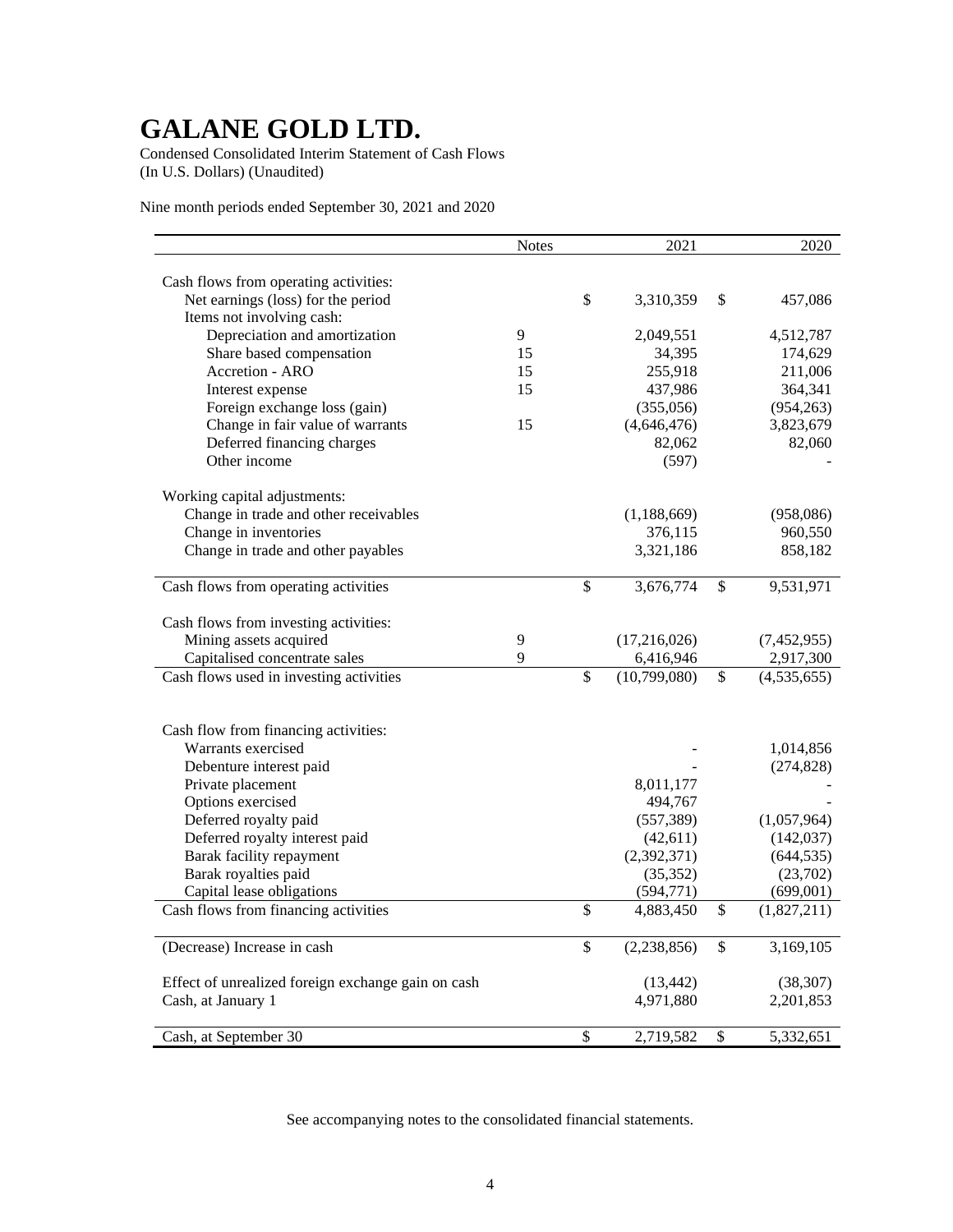Notes to the Unaudited Condensed Consolidated Interim Financial Statements (in U.S. Dollars) For the three and nine months ended September 30, 2021 and 2020

### **1. Corporate Information**

Galane Gold Ltd. (the "Company") operates through its wholly owned subsidiary, Galane Gold Mines Ltd., which was incorporated under the *Business Corporations Act* (Ontario) on November 15, 2010 and whose principal business activities are the exploration for, development of, and operation of gold mining properties. The Company's registered and head office is located at Suite 1800, 181 Bay St., Toronto, Ontario, Canada.

### **2. Going Concern**

The condensed consolidated interim financial statements were prepared using international financial reporting standards that are applicable to a going concern.

During the nine months ended September 30, 2021, several measures continue to be in place in Botswana, South Africa and the rest of the world in response to the increased impact from COVID-19. The Company continues to operate while observing compliance with capacity and enhanced operating requirements as mandated by the Republic of Botswana Government and Republic of South Africa Government, including but not limited to social distancing, wearing of face masks, provision of hand sanitizer for employees and visitors, registration upon entry to site and temperature checks. With the ongoing impact of COVID-19, the current circumstances are dynamic and the impacts on our business operations, including the duration and impact on our future production, cannot be reasonably estimated at this time and we anticipate this could have an adverse impact on the Company's financial position, results of operation and cash flows. The Company's liquidity and ability to continue as a going concern may also be impacted.

As at September 30, 2021, the Company had a working capital deficiency (current assets less current liabilities) of \$13.0 million compared to a deficiency of \$12.4 million at December 31, 2020.

The working capital deficiency includes deferred royalties of \$5.0 million classified as a current liability. During 2020, the Company entered into discussions with the Government of Botswana to reschedule the repayment of the outstanding balance, however, the discussions were put on hold while the government dealt with the COVID-19 pandemic, and these discussions have not yet concluded.

The impact of the COVID-19 pandemic, and the Company's financial position, result in material uncertainties which may give rise to significant doubt as to the ability of the Company to continue as a going concern. Because of these uncertainties, there can be no assurance that the measures that management is taking to mitigate the Company's liquidity position and the impact of the COVID-19 pandemic will be successful.

Earnings from mining operations were \$2.8 million for the nine months ended September 30, 2021, compared to \$6.4 million for the same period in 2020, with cashflow from operating activities of \$3.7 million for the nine months ended September 30, 2021, compared to \$9.5 million for the same period in 2020. The Company has no material commitments for capital expenditures at the Mupane or Galaxy mine as of September 30, 2021.

The current commodity price and exchange rate environment can be volatile, which may have an impact on the Company's cash flows. Despite the higher gold price currently being realized, the Company continues to review its near term operating plans and to take steps to reduce costs and maximize cash flow generated from operations.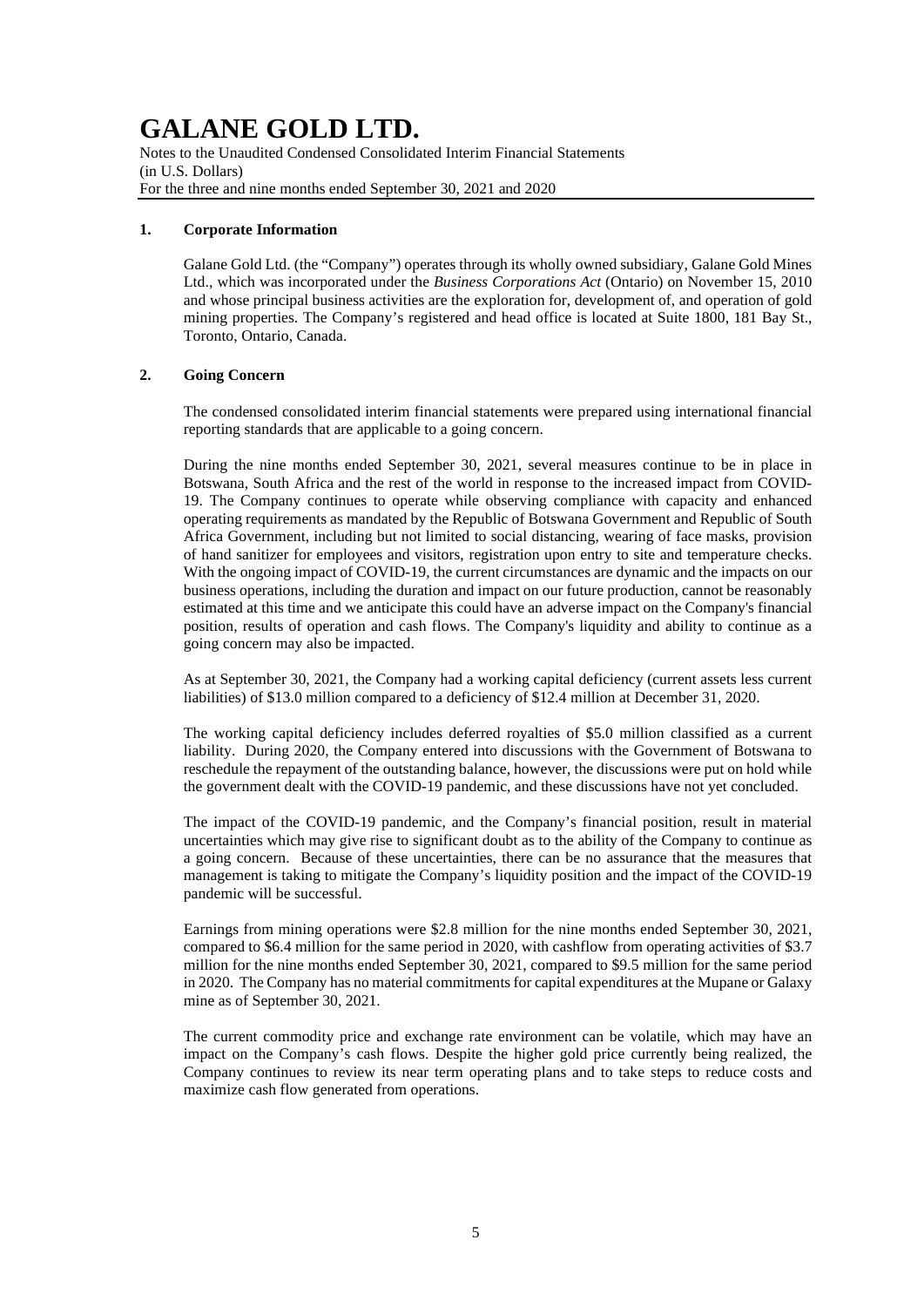Notes to the Unaudited Condensed Consolidated Interim Financial Statements (In U.S. Dollars) For the three and nine months ended September 30, 2021 and 2020

These condensed consolidated interim financial statements do not reflect adjustments to the carrying values of the assets and liabilities, the reported revenues and expenses, and the balance sheet classifications used, that would be necessary if the Company were unable to realize its assets and settle its liabilities as a going concern in the normal course of operations. Such adjustments could be material.

### **3. Basis of preparation**

### **(a) Statement of compliance**

The unaudited condensed consolidated interim financial statements (the "Financial Statements") of the Company as at and for the three and nine months ended September 30, 2021 have been prepared in accordance with IAS 34, Interim Financial Reporting, and do not include all of the information required for full annual consolidated financial statements. Accordingly, certain information and disclosures normally included in annual financial statements prepared in accordance with International Financial Reporting Standards ("IFRS") have been omitted or condensed.

### **(b) Significant accounting judgments, estimates and assumptions**

The preparation of the Financial Statements in conformity with IFRS requires management to make judgments, estimates and assumptions that affect the reported amounts of assets, liabilities and contingent liabilities at the date of the Financial Statements and reported amounts of revenues and expenses during the reporting period. Estimates and assumptions are regularly evaluated and are based on management's experience and other factors, including expectations of future events that are believed to be reasonable under the circumstances. Actual results may differ from these estimates. The particular areas of estimation uncertainty and critical judgments are outlined in detail in the annual audited consolidated financial statements for the year ended December 31, 2020 (the "Annual Financial Statements").

### **(c) Functional and presentation currency**

The consolidated financial statements are presented in U.S. dollars, which is the functional currency of the Company and each of its subsidiaries. All amounts are in U.S. dollars, except where otherwise indicated.

### **4. Significant Accounting Policies**

These Financial Statements have been prepared following the same accounting policies and methods of computation as the Annual Financial Statements.

### **5. Accounting standards issued not yet adopted during the year**

### **IAS 16 – Property Plant and Equipment**

On May 14, 2020, the International Accounting Standard Board (IASB) published the narrow scope amendment to IAS 16 Property, Plant and Equipment – Proceeds before Intended Use. The amendment prohibits deducting from the cost of property, plant and equipment amounts received from selling items produced while preparing the asset for its intended use. Instead, amounts received will be recognized as sales proceeds and the related costs in profit and loss. The effective date is for annual periods beginning on or after January 1, 2022. Management is of the opinion that this change will have a material impact on the reporting of 2021 comparative information, as the Company currently capitalises the proceeds from sale of gold concentrates during the commissioning phase and associated pre-production expenditure for its Galaxy operation.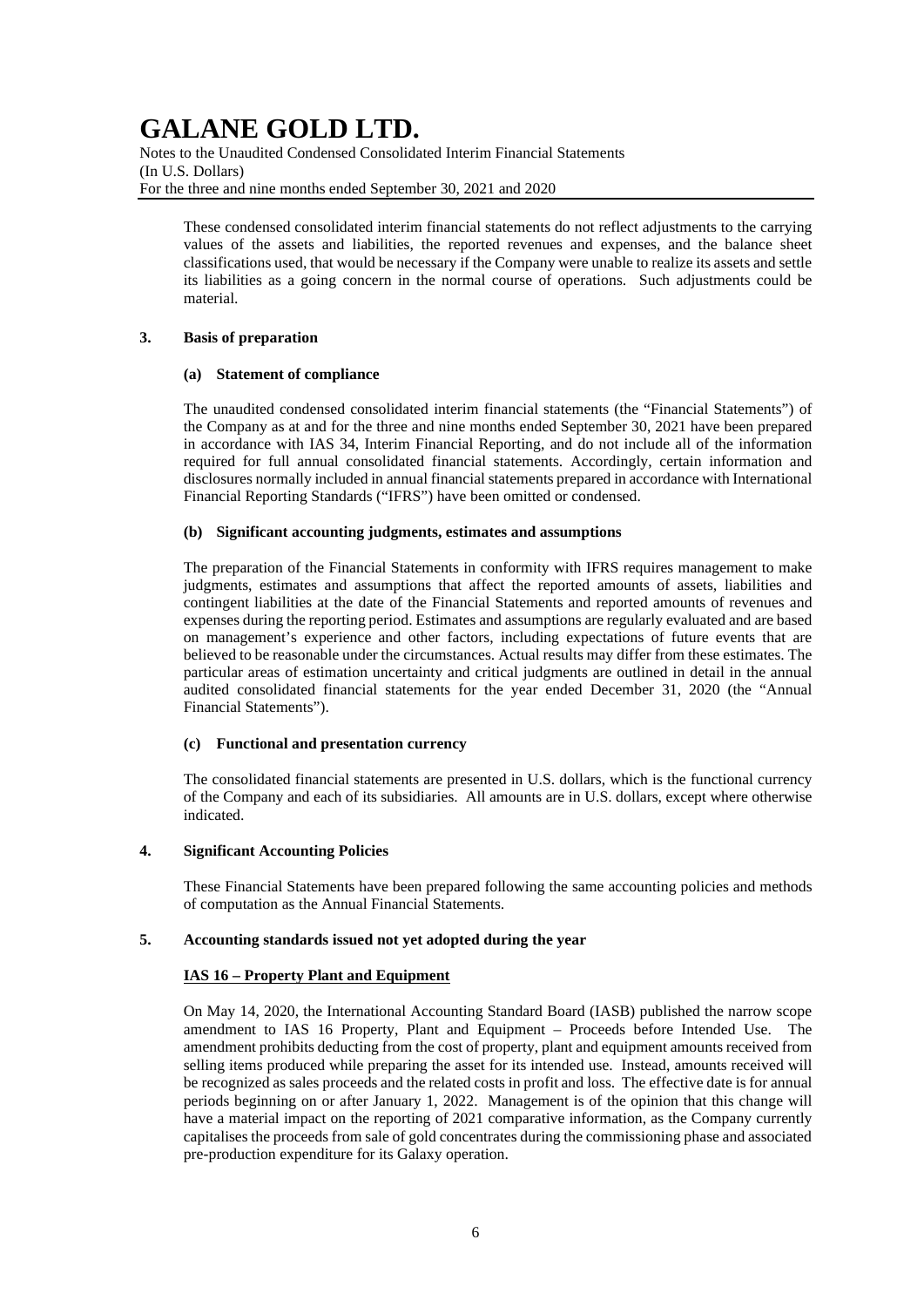Notes to the Unaudited Condensed Consolidated Interim Financial Statements (In U.S. Dollars) For the three and nine months ended September 30, 2021 and 2020

### **6. Summit Acquisition**

On May 19, 2021 the Company completed the acquisition (the "Summit Acquisition") of the Summit Mine and the infrastructure constituting the Banner Mill in New Mexico (the "Assets") from Pyramid Peak Mining, LLC, a wholly owned subsidiary of Waterton Precious Metals Fund II Cayman, LP (the "Seller").

The aggregate consideration to be paid for the Assets is \$17.0 million, of which \$8.8 million has been paid, consisting of (i) cash consideration of \$6.0 million paid on closing of the acquisition; (ii) the issuance to the Seller on closing of the acquisition of 16 million common shares of the Company at a deemed issuance price of C\$0.22 per common share and warrants to purchase up to 16 million common shares of the Company exercisable at a price of C\$0.30 per common share for a period of three years from closing; and (iii) cash consideration of \$8.2 million upon commencement of production at the mine.

On initial recognition of the Summit Acquisition the Company recognised a total of \$11.2 million in property plant and equipment, with \$6.0 million paid in cash, \$3.2 million attributable to the issuance of common shares, \$1.4 million attributable to warrants, and \$0.6 million attributable to transaction costs. The \$8.2 million payment due upon commencement of production at the mine is being treated as contingent consideration in an asset acquisition and will be recognised once production has commenced.

|                   | September 30,<br>2021 | December 31,<br>2020 |
|-------------------|-----------------------|----------------------|
| Trade receivables | \$<br>1,328,551       | \$<br>509,422        |
| Taxes recoverable | 1,118,437             | 814,918              |
| Prepaid expenses  | 339,266               | 381,119              |
| Other receivables | 282,782               | 285,243              |
|                   | \$<br>3,069,036       | \$<br>1,990,702      |
| Non-Current:      |                       |                      |
| Other receivables | \$<br>1,162,754       | \$<br>1,168,648      |
|                   | \$<br>1,162,754       | \$<br>1,168,648      |

### **7. Trade receivables and other assets**

### **8. Inventories**

The amount of inventories recognized as an expense during the period is included in mining costs in the condensed consolidated interim statement of earnings and comprehensive earnings. The carrying values at the end of the respective periods are:

|                 | September 30,   | December 31, |
|-----------------|-----------------|--------------|
|                 | 2021            | 2020         |
| Gold in process | \$<br>280,246   | 612,395      |
| <b>Supplies</b> | 3,874,377       | 3,928,697    |
| Ore Stockpiles  | 59.190          | 56.412       |
|                 | \$<br>4,213,813 | 4,597,504    |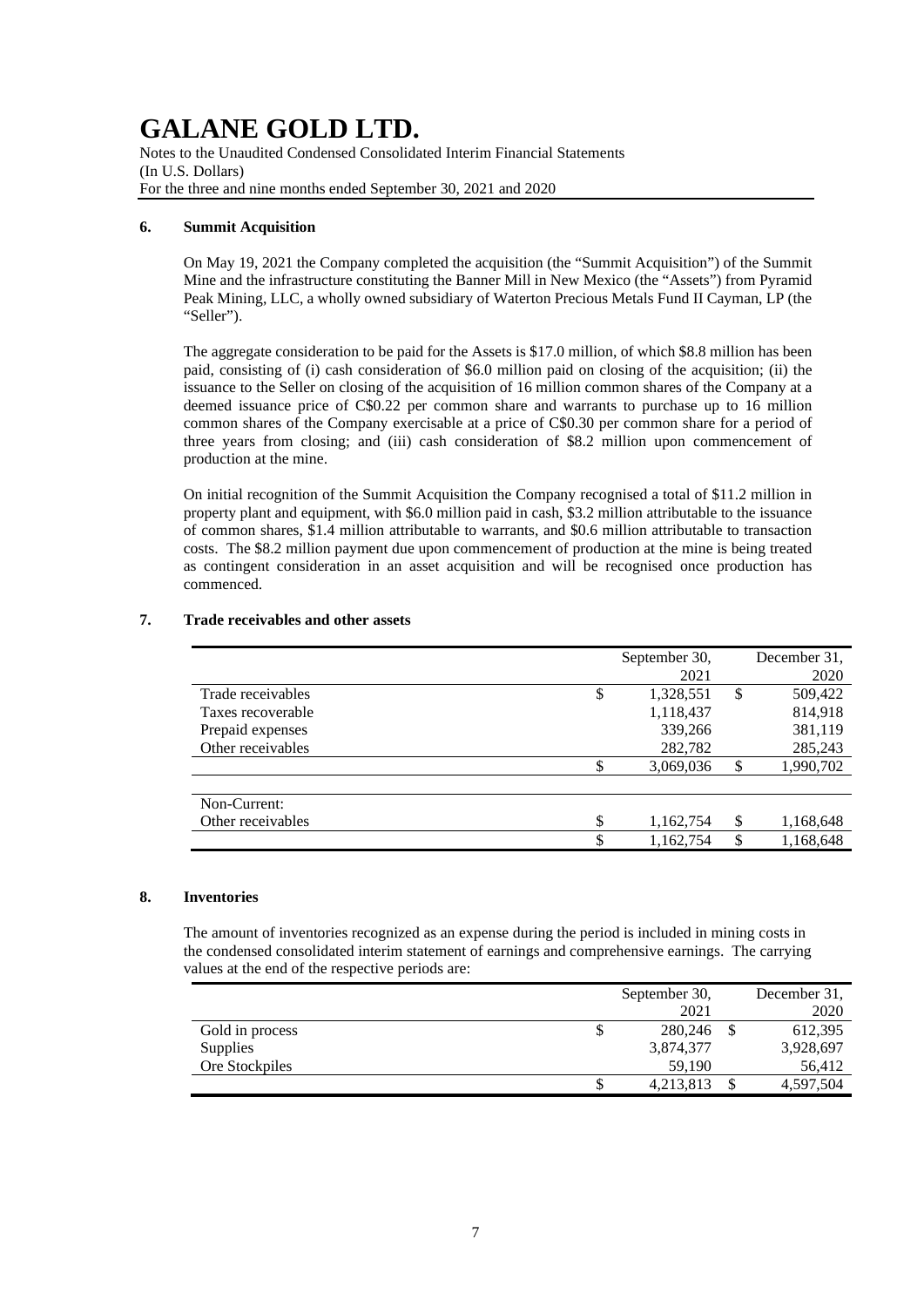Notes to the Unaudited Condensed Consolidated Interim Financial Statements (In U.S. Dollars) For the three and nine months ended September 30, 2021 and 2020

### **9. Mining assets**

The continuity of mining assets for the nine months ended September 30, 2021 is as follows:

|                           | Construction |     | Mining and     | Plant and       | Total            |
|---------------------------|--------------|-----|----------------|-----------------|------------------|
|                           | in Progress  |     | Exploration    | Equipment       |                  |
|                           |              |     | Properties     |                 |                  |
| Cost at December 31, 2020 | \$11,890,761 | \$  | 93,482,856     | \$<br>7,890,685 | \$113,264,302    |
| Additions:                |              |     |                |                 |                  |
| Additions <sup>(1)</sup>  | 7,070,819    |     | 14,879,091     | 120,552         | 22,070,462       |
| Capitalised Interest      |              |     | 367,084        |                 | 367,084          |
| <b>Concentrate Sales</b>  | (6,656,375)  |     |                |                 | (6,656,375)      |
| Cost at September 30,     | \$12,305,205 | \$. | 108,729,031    | \$<br>8,011,237 | \$129,045,473    |
| 2021                      |              |     |                |                 |                  |
|                           |              |     |                |                 |                  |
| Accumulated depreciation  |              |     |                |                 |                  |
| and amortization at       |              |     |                |                 |                  |
| December 31, 2020         | \$           | \$  | (65, 532, 652) | \$(6,313,393)   | \$(71,846,045)   |
| Depreciation and          |              |     |                |                 |                  |
| amortization              |              |     | (1,469,522)    | (580, 029)      | (2,049,551)      |
|                           |              |     |                |                 |                  |
| Accumulated depreciation  |              |     |                |                 |                  |
| and amortization at       |              |     |                |                 |                  |
| September 30, 2021        | \$           | S   | (67,002,174)   | \$ (6,893,422)  | \$(73,895,596)   |
|                           |              |     |                |                 |                  |
| Net book value, September |              |     |                |                 |                  |
| 30, 2021                  | \$12,305,205 | \$  | 41,726,857     | \$<br>1,117,815 | \$<br>55,149,877 |

(1) The additions for the current year include capitalised interest of \$367,084 related to the Barak facility that was utilised to fund the restart of the Galaxy mine (note 12).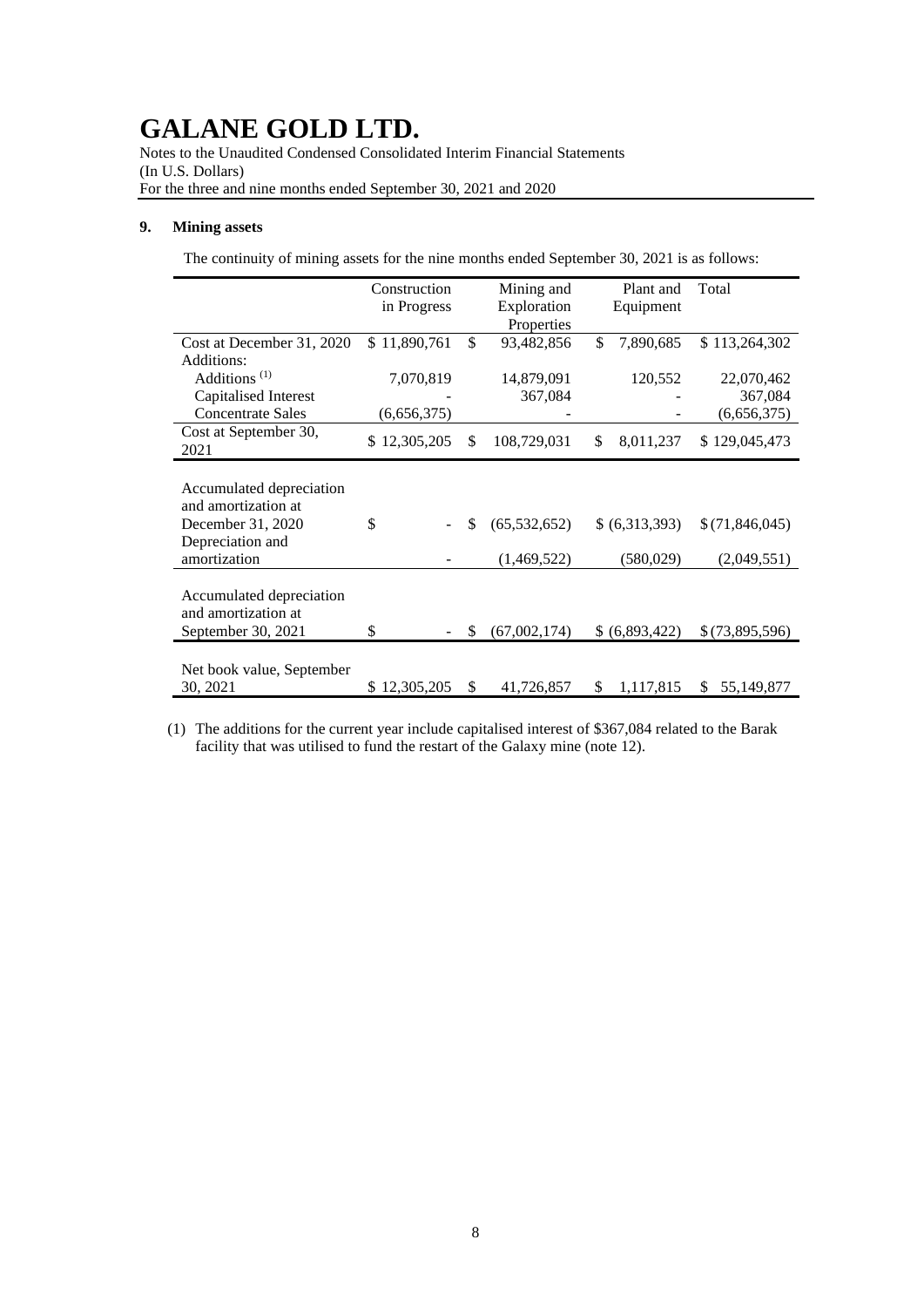Notes to the Unaudited Condensed Consolidated Interim Financial Statements (In U.S. Dollars) For the three and nine months ended September 30, 2021 and 2020

|                          |     | Construction | Mining               |    | Plant and      |                            |
|--------------------------|-----|--------------|----------------------|----|----------------|----------------------------|
|                          |     | in Progress  | Properties           |    | Equipment      | Total                      |
| Cost at December 31,     |     |              |                      |    |                |                            |
| 2019                     | \$  | 7,986,281    | \$<br>89,508,971     | \$ | 7,746,270      | \$105,241,522              |
| Movements:               |     |              |                      |    |                |                            |
| Additions <sup>(1)</sup> |     | 8,868,625    | 3,200,047            |    | 265,706        | 12,334,378                 |
| Capitalised Interest     |     |              | 773,838              |    |                | 773,838                    |
| <b>Concentrate Sales</b> |     | (4,964,145)  |                      |    |                | (4,964,145)                |
| Disposals                |     |              |                      |    | (121, 291)     | (121,291)                  |
|                          |     |              |                      |    |                |                            |
| Cost at December 31.     |     |              |                      |    |                |                            |
| 2020                     | \$. | 11,890,761   | \$<br>93,482,856     | S. | 7,890,685      | \$113,264,302              |
|                          |     |              |                      |    |                |                            |
| Accumulated              |     |              |                      |    |                |                            |
| depreciation and         |     |              |                      |    |                |                            |
| amortization at December |     |              |                      |    |                |                            |
| 31, 2019                 | \$  |              | \$<br>(60, 910, 713) |    | \$ (5,417,985) | \$(66,328,698)             |
| Depreciation and         |     |              |                      |    |                |                            |
| amortization             |     |              | (4,621,939)          |    | (895, 408)     | (5,517,347)                |
| Disposals                |     |              |                      |    |                |                            |
|                          |     |              |                      |    |                |                            |
| Accumulated              |     |              |                      |    |                |                            |
|                          |     |              |                      |    |                |                            |
| depreciation and         |     |              |                      |    |                |                            |
| amortization at December |     |              |                      |    |                |                            |
| 31, 2020                 | \$  |              | \$<br>(65, 532, 652) |    | (6,313,393)    | \$(71,846,045)             |
|                          |     |              |                      |    |                |                            |
| Net book value,          |     |              |                      |    |                |                            |
| December 31, 2020        | \$  | 11,890,761   | \$<br>27,950,204     | \$ | 1,577,292      | $\mathbb{S}$<br>41,418,257 |

The continuity of mining assets for the nine months ended December 31, 2020 is as follows:

(1) The additions for the current year include capitalised interest of \$773,838 related to the Barak facility that was utilised to fund the restart of the Galaxy mine.

### **10. Restoration and rehabilitation provision**

| At December 31, 2020  | 5,379,417 |
|-----------------------|-----------|
| Revaluation           | (91,887)  |
| Accretion             | 255,918   |
| At September 30, 2021 | 5,543,448 |

### **11. Trade accounts payable and accrued liabilities**

|                                               | September 30,<br>2021   | December 31.<br>2020   |
|-----------------------------------------------|-------------------------|------------------------|
| Trade accounts payable<br>Accrued liabilities | 10,487,138<br>1,734,777 | 7,929,054<br>1,372,690 |
|                                               | 12.221.915              | 9.301.744              |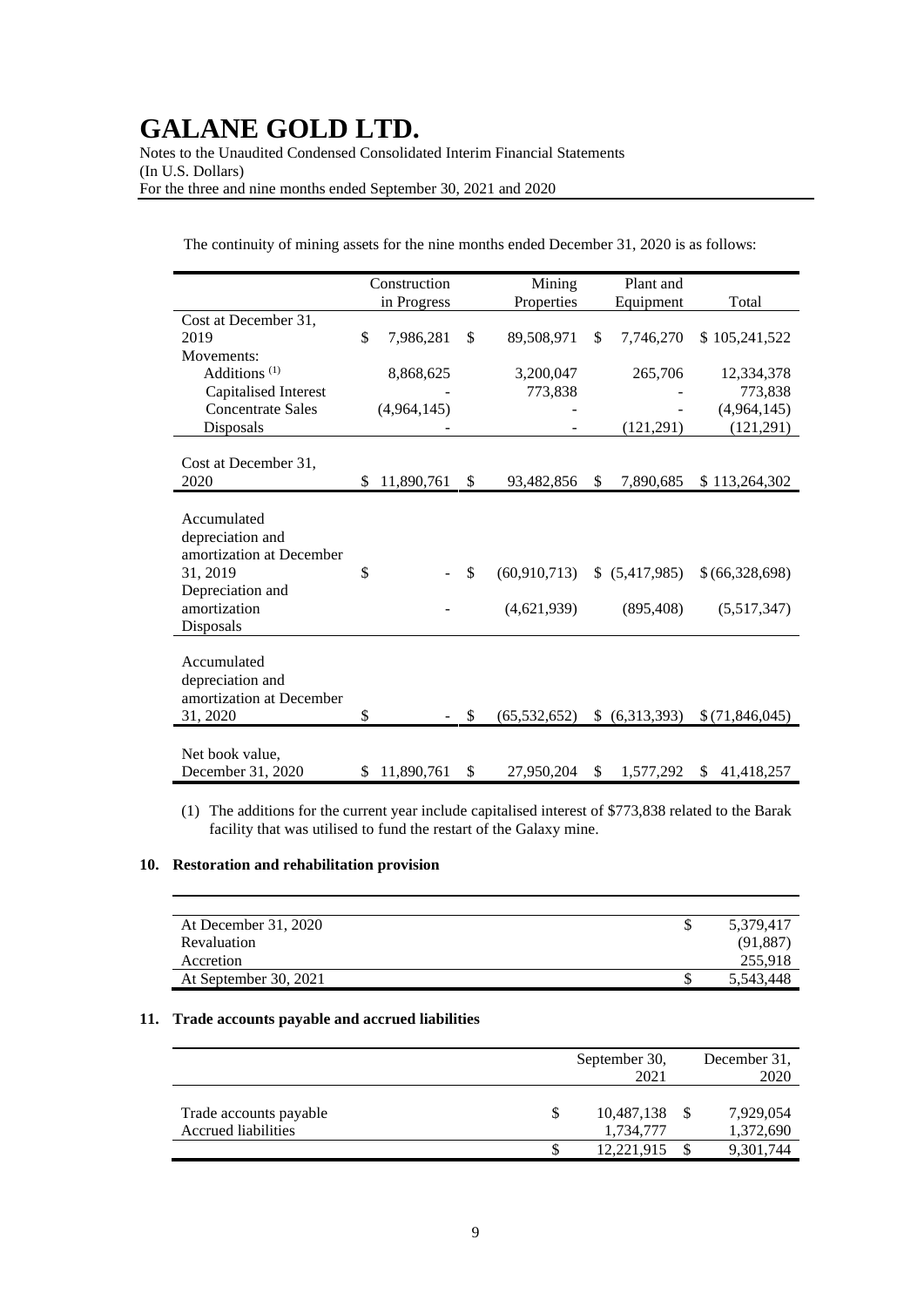Notes to the Unaudited Condensed Consolidated Interim Financial Statements (In U.S. Dollars) For the three and nine months ended September 30, 2021 and 2020

#### **12. Loans and borrowings**

|                         | September 30, |    | December 31, |
|-------------------------|---------------|----|--------------|
|                         | 2021          |    | 2020         |
|                         |               |    |              |
| Current                 |               |    |              |
| \$<br>Debentures $(1)$  | 2,843,938     | -S | 4,376,512    |
| Mining Royalties (2)    | 4.975.135     |    | 5,319,473    |
| Lease liabilities (3)   | 524,408       |    | 686,004      |
| Barak loan facility (4) | 2,307,651     |    | 4,250,876    |
| Barak royalty (4)       | 164,848       |    | 62,197       |
| \$                      | 10,815,980    | \$ | 14,695,062   |
|                         |               |    |              |
| Non-Current             |               |    |              |
| Lease liabilities (3)   | 437,331       |    | 818,336      |
| Barak royalty (4)       |               |    | 138,002      |
| \$                      | 437.331       | \$ | 956,338      |

(1) The Company issued unsecured debentures to certain loan holders of Galaxy and other parties as settlement of amounts previously due on the acquisition of Galaxy in 2015. The original principal amount of the debentures was \$5,650,269 and was originally due on November 20, 2019. The debentures have a fixed interest rate of 4% per annum, compounded annually. \$728,000 of such principal was repaid on September 27, 2019.

In accordance with an amended and restated debenture agreed to between the Company and a debenture holder in the second quarter of 2018: (i) \$3,249,433 of the principal amount of debentures is repayable on November 20, 2021 and is convertible into common shares at a price of C\$0.15 per common share, based on a pre-determined exchange rate; (ii) interest is convertible into common shares, based on a pre-determined exchange rate, at a price equivalent to the greater of C\$0.15 and the Discounted Market Price (as defined by the TSX Venture Exchange) at the time of conversion; (iii) the Company has a right of forced conversion for the principal where the trading price of the common shares exceeds C\$0.15 for 10 consecutive trading days; and (iv) commencing January 1, 2018, interest for a calendar year is due and payable on March 31 of the subsequent year.

Pursuant to an amending instrument dated September 30, 2019: (i) \$1,672,836 of the principal amount of the debentures is now repayable on November 20, 2021, (ii) such amount of principal is convertible into common shares at a price of C\$0.20 per common share, based on a predetermined exchange rate, with interest on such principal convertible into common shares, based on a pre-determined exchange rate, at a price equivalent to the greater of C\$0.20 and the Discounted Market Price at the time of conversion, subject to acceptance of the TSX Venture Exchange, and (iii) the Company has a right of forced conversion for such principal where the trading price of the common shares exceeds C\$0.20 for 10 consecutive trading days. On December 15, 2019 the Company prepaid an additional \$838,486 of the principal and \$12,517 of interest on the debentures.

Prior to the date of these financial statements, the trading price of the common shares exceeded both C\$0.15 and C\$0.20 thresholds for 10 consecutive trading days and, as a result, the Company has a right to force conversion of the principal amount of the outstanding debentures at any time prior to maturity.

On May 27, 2021, a debenture holder converted (i) \$600,000 of principal amount of debenture into 5,400,000 common shares at a price of C\$0.15 per common share and at a pre-determined exchange rate of \$1.00:C\$1.35 and (ii) \$29,195 of interest payable on such principal into 210,200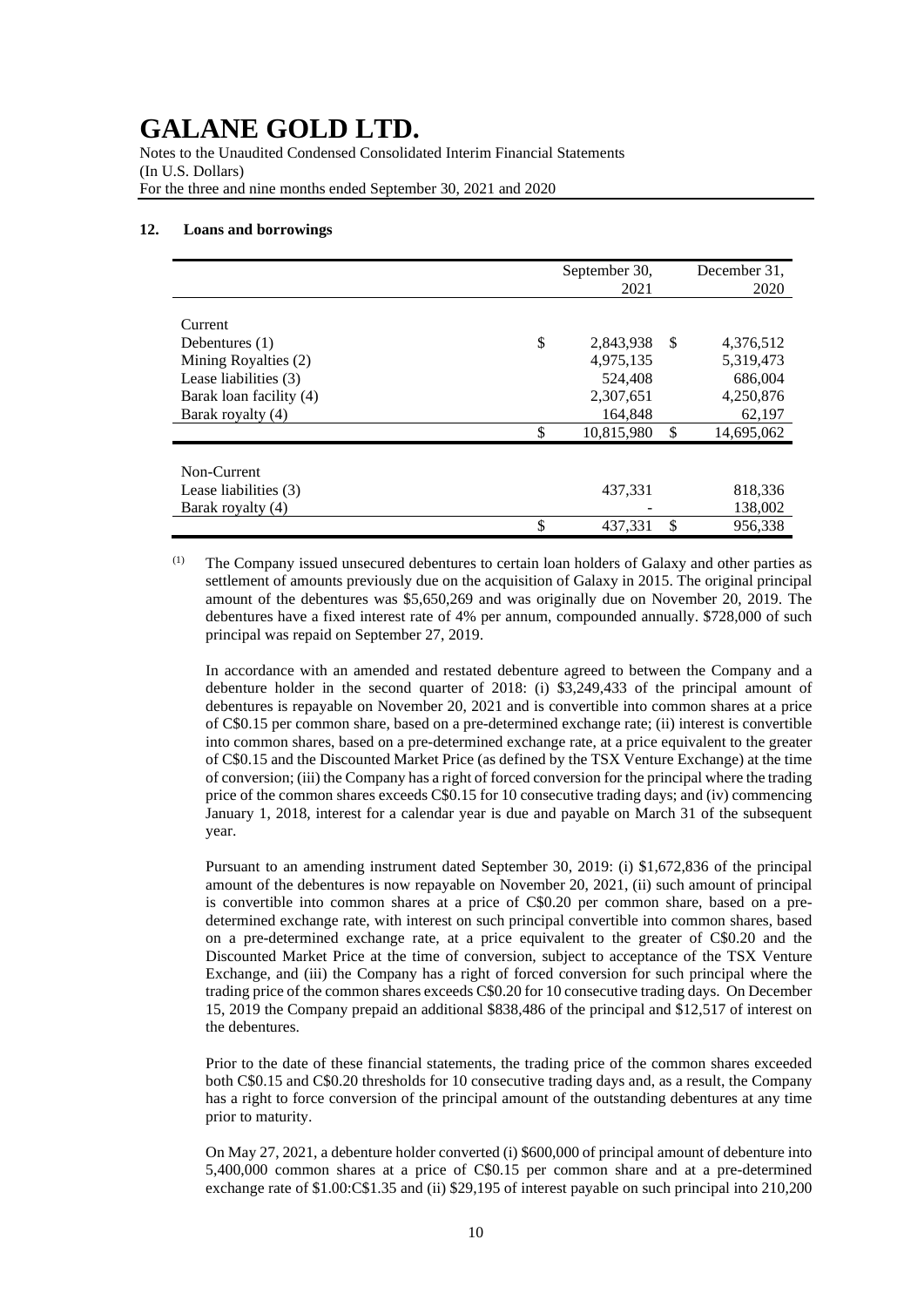Notes to the Unaudited Condensed Consolidated Interim Financial Statements (In U.S. Dollars) For the three and nine months ended September 30, 2021 and 2020

> common shares at a price of C\$0.1875 per common share, being the Discounted Market Price as of the date of the notice of conversion, and at a pre-determined exchange rate of \$1.00:C\$1.35.

> On June 16, 2021, the Company exercised its right to force the conversion of (i) \$834,350 of principal amount of debenture into 5,423,275 common shares at a price of C\$0.20 per common share and at a pre-determined exchange rate of \$1.00:C\$1.30 and (ii) \$199,186 of interest payable on such principal into 1,294,709 common shares at a price of C\$0.20 per common share and at a pre-determined exchange rate of \$1.00:C\$1.30.

- (2) The Government of Botswana royalties were all recorded as current liabilities at September 30, 2021. On March 19, 2018 an agreement was reached with the government regarding royalties payable on the sale of gold and subsequent payment thereof under the following terms:
	- \$8,398,709 of royalties deferred at December 2017 were to be repaid as follows:
		- o principal payments of \$21,593 per month for ten months commencing March 2018 (all paid);
		- o principal payments of \$101,593 per month for 12 months commencing January 2019 (all paid); and
		- o the remaining balance to be paid in 12 equal monthly payments commencing January 2020;
	- interest to be charged at Bank of Botswana commercial bank prime lending rate plus 5%, applied on a simple interest basis, equating to \$28,407 per month over the 34 month repayment period; and
	- the deferral amount is unsecured.

The Company is currently engaging with the Government of Botswana to negotiate a rescheduling of the payments that were due in 2020. As yet no agreement has been reached between the parties, however the Company made payments of \$1,800,000 for the year ended December 31, 2020. The Company has paid \$600,000 for the nine months ended September 30, 2021.

- (3) The lease liabilities include leases for equipment and property.
- (4) On October 2, 2018, the Company entered into a loan agreement with Barak Fund SPC Limited ("Barak") with respect to a \$5,000,000 secured loan facility (the "Barak Facility"), for a term ending three years from the date of the last drawdown and bearing interest at a rate of 14% per annum. The funds have been used towards the refurbishment and expansion of the processing facilities and restarting underground mining operations at the Galaxy gold mine in Barberton, South Africa. The Company has agreed to pay to Barak, or its nominee, 0.75% of the net proceeds accruing to Galaxy under an off-take agreement covering the annual gold concentrate production of the Agnes gold mine in Barberton owned and operated by Galaxy, after taking into account all attributable logistics and freight costs, State Royalties (as defined in the Barak Facility) and valueadded tax (if applicable). The Company received the funds from drawdown requests totalling \$5,000,000 under the Barak Facility before December 31, 2019. As the Company was in breach of the current ratio covenant at September 30, 2021, the entire outstanding balance of the loan facility has been classified as a current liability.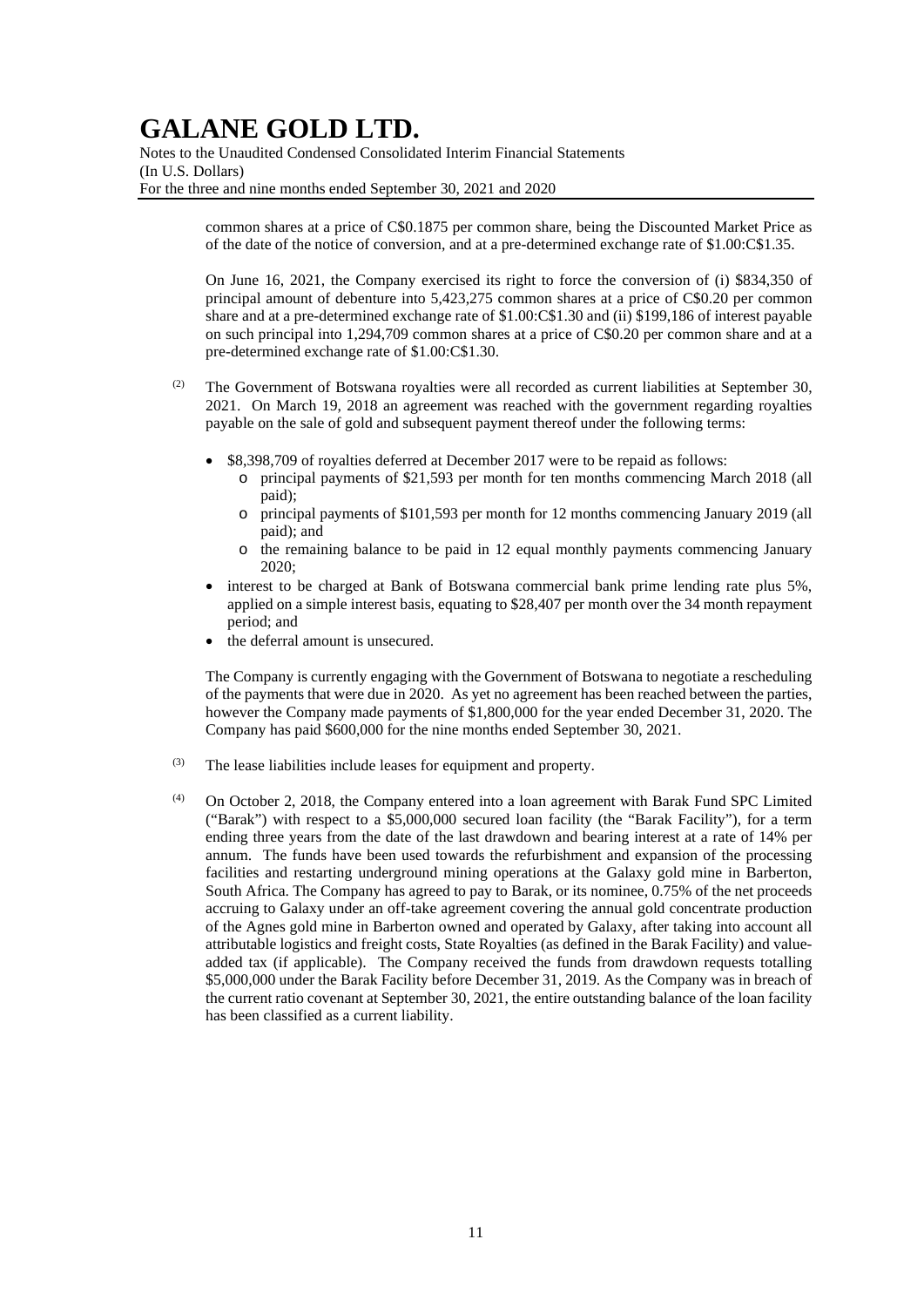Notes to the Unaudited Condensed Consolidated Interim Financial Statements (In U.S. Dollars) For the three and nine months ended September 30, 2021 and 2020

| <b>Contractual Repayment Schedule</b> |            |         |                 |              |
|---------------------------------------|------------|---------|-----------------|--------------|
|                                       | 2021       | 2022    | 2023<br>onwards | <b>Total</b> |
|                                       | S          | \$      | S               | \$           |
| <b>Debentures</b>                     | 2,843,938  |         |                 | 2,843,938    |
| Mining royalties                      | 4,975,135  |         |                 | 4,975,135    |
| Lease liabilities                     | 281,747    | 460.591 | 287,304         | 1,029,642    |
| Barak loan facility                   | 2,381,618  |         |                 | 2,381,618    |
| Barak royalty                         | 34,152     | 130,696 |                 | 164,848      |
| Total                                 | 10,516,590 | 591,287 | 287.304         | 11.395.181   |

### **Contractual Repayment Schedule**

### **13. Income and Mining Taxes**

The Company estimates the effective tax rate expected to be applicable for the full fiscal year and uses that rate to provide for income taxes in interim reporting periods. The Company also recognizes the tax impact on certain discrete (unusual or infrequently occurring) items, including changes in judgment concerning the probable realization of losses and effects of changes in tax laws or rates, in the interim period in which they occur.

As a result of the effect of utilization of loss carry forwards available to the Company, the Company reported no income tax expense for the three and nine months ended September 30, 2021 (three and nine months ended September 30, 2020 - \$nil). The effective income tax rates vary from the combined Canadian federal and provincial statutory income tax rate of 26.50% for the three and nine months ended September 30, 2021 (three and nine months ended September 30,  $2020 - 26.50\%$ ) due to the geographical distribution of earnings, which are subject to different tax rates, fluctuations in exchange rates, changes in unrecognized deferred tax assets and other non-deductible expenses.

### **14. Share Capital**

### **(a) Authorized share capital:**

As at September 30, 2021, the authorized share capital of the Company consisted of an unlimited number of common shares. All issued shares are fully paid.

#### **(b) Issued share capital:**

As at September 30, 2021, 332,521,644 common shares are issued and outstanding.

On April 8, 2021 the Company completed a private placement of 44,028,700 subscription receipts at a price of C\$0.22 per subscription receipt. Upon completion of the Summit Acquisition on May 19, 2021, each subscription receipt holder received one common share and one common share purchase warrant of the Company (a "SR Warrant"). Each SR Warrant entitles the holder thereof to purchase one common share at a price of C\$0.30, for a period of three years following the closing of the Summit Acquisition. As partial consideration for the Summit Acquisition, the Company issued an additional 16,000,000 common shares at a deemed issue price of C\$0.22 per common share, and warrants to purchase up to 16,000,000 common shares on the same terms as the SR Warrants.

On May 27, 2021, the Company issued 5,610,200 common shares pursuant to the conversion of \$600,000 of principal amount of debenture and \$29,195 of interest payable on such principal. See Note 12.

On June 16, 2021, the Company issued 6,717,984 common shares pursuant to the forced conversion of \$834,350 of principal amount of debenture and \$199,186 of interest payable on such principal. See Note 12.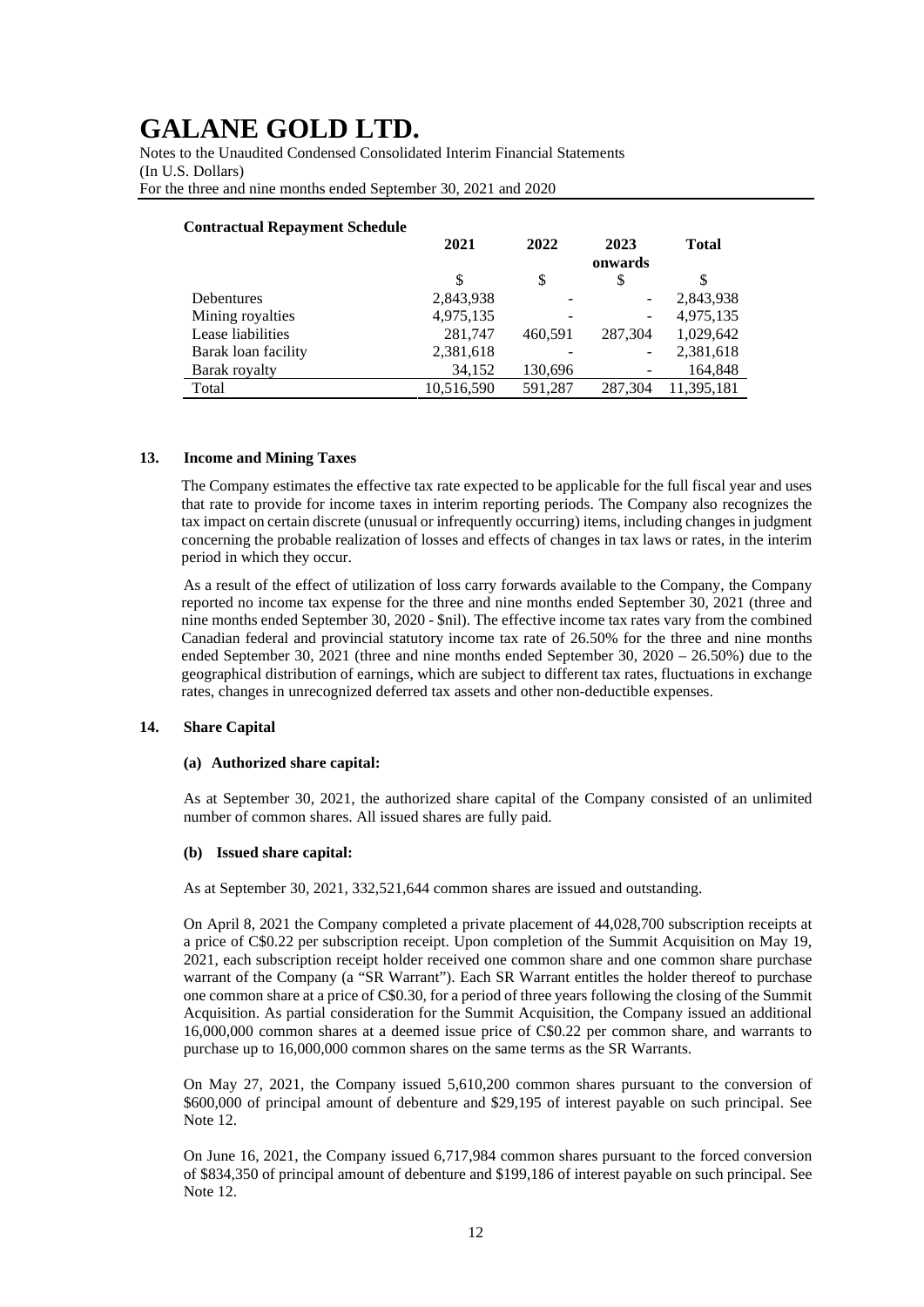Notes to the Unaudited Condensed Consolidated Interim Financial Statements (In U.S. Dollars) For the three and nine months ended September 30, 2021 and 2020

The Company issued 31,563,850 common shares in respect of warrants exercised during the nine month period ended September 30, 2020.

### **(c) Stock Options:**

The Company has a stock option plan whereby options may be granted to directors, officers, employees and consultants. As at September 30, 2021, a maximum of 33,252,164 options to purchase common shares were issuable under the Company's stock option plan, of which 27,752,164 remained available for issuance.

The following is a summary of stock options outstanding as at September 30, 2021 and December 31, 2020 along with changes during the periods then ended:

|                                              |             |    | Weighted              |
|----------------------------------------------|-------------|----|-----------------------|
|                                              |             |    | Average               |
|                                              | Number of   |    | <b>Exercise Price</b> |
|                                              | Options     |    | (CDN\$)               |
| Balance December 31, 2019                    | 12,700,000  | S  | 0.10                  |
| Options granted                              | 1,000,000   |    | 0.10                  |
| Options forfeited                            | (1,000,000) |    | 0.10                  |
| Balance December 31, 2020                    | 12,700,000  |    | 0.10                  |
| Options exercised                            | (5,200,000) |    | 0.12                  |
| Options expired                              | (2,000,000) |    | 0.12                  |
| Balance September 30, 2021 <sup>(1)(2)</sup> | 5.500,000   | £. | 0.09                  |

 $(1)$  The weighted average time to expiration for outstanding options is 2.7 years. a. The range of exercise price is Cdn.\$0.085 to Cdn.\$0.125.

<sup>(2)</sup> As at September 30, 2021, 2,137,500 options were exercisable (December 31, 2020 – 8,537,500).

#### **(d) Earnings (loss) per share:**

The calculation of earnings (loss) per share is based on the following data:

|                                                                                                                      | Three months<br>ended |                       | Nine months<br>ended  |             | <b>Three months</b><br>ended |             | Nine months<br>ended  |               |
|----------------------------------------------------------------------------------------------------------------------|-----------------------|-----------------------|-----------------------|-------------|------------------------------|-------------|-----------------------|---------------|
|                                                                                                                      |                       | September 30,<br>2021 | September 30,<br>2021 |             | September 30,<br>2020        |             | September 30,<br>2020 |               |
| Earnings (loss) attributable to                                                                                      |                       |                       |                       |             |                              |             |                       |               |
| Galane shareholders                                                                                                  | \$                    | 3,346,298             | S                     | 3,310,359   | \$                           | (811, 737)  | \$                    | 457,086       |
| Weighted average number of<br>common shares outstanding for<br>purposes of basic earnings per<br>share               |                       | 329,808,601           |                       | 290,465,263 |                              | 231,778,365 |                       | 226, 213, 778 |
| Dilutive options, warrants and<br><b>DSUs</b>                                                                        |                       | 9,700,074             |                       | 10,423,935  |                              |             |                       | 11,076,430    |
| Weighted<br>of<br>number<br>average<br>common shares outstanding for the<br>purpose of diluted earnings per<br>share |                       | 339,508,675           |                       | 300,889,198 |                              | 231,778,365 |                       | 237,290,208   |
| Earnings (loss) per share                                                                                            |                       |                       |                       |             |                              |             |                       |               |
| <b>Basic</b>                                                                                                         | \$                    | 0.01                  | \$                    | 0.01        | \$                           | (0.00)      | \$                    | 0.00          |
| Diluted                                                                                                              |                       | 0.01                  | \$                    | 0.01        |                              | (0.00)      | S                     | 0.00          |

Basic earnings (loss) per share is computed by dividing the earnings (loss) by the weighted average number of common shares outstanding during the period. Diluted earnings per share reflects the potential dilution of outstanding deferred share units, warrants and stock options in the weighted average number of common shares outstanding during the period, if dilutive. For the three and nine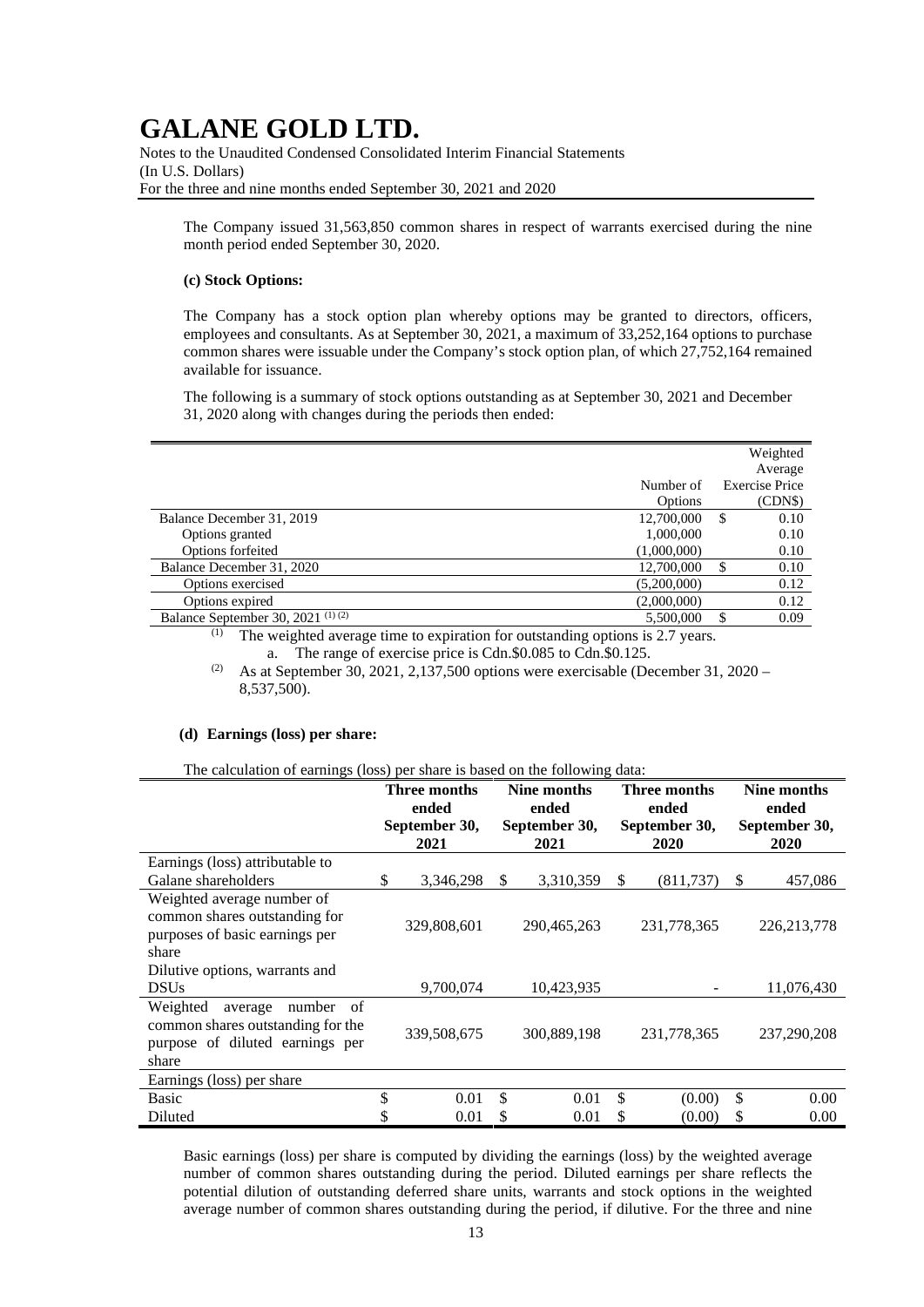Notes to the Unaudited Condensed Consolidated Interim Financial Statements (In U.S. Dollars) For the three and nine months ended September 30, 2021 and 2020

months ended September 30, 2021, the dilutive impact of these instruments has been recognised, while for the three months ended September 30, 2020 all instruments were anti-dilutive, and for the nine months ended September 30, 2020, the dilutive impact of these instruments has been recognised.

### **(e) Deferred Share Units**

The Company has established a deferred share unit plan whereby deferred share units ("DSUs") may be granted to directors, officers, employees and consultants. As at September 30, 2021, a maximum of 13,262,888 DSUs were issuable under the Company's deferred share unit plan, of which 4,967,060 remained available for issuance.

During the three and nine month periods ended September 30, 2021, the Company did not issue any shares under the Company's deferred share unit plan.

### **(f) Warrants:**

The following is a summary of warrants outstanding as at September 30, 2021 and changes during the periods then ended:

|                                     | Number of<br>Warrants | Weighted<br>Average<br><b>Exercise Price</b> |
|-------------------------------------|-----------------------|----------------------------------------------|
|                                     |                       | (CDN\$)                                      |
| Balance, December 31, 2019          | 31,563,850            | 0.05                                         |
| Exercised                           | (31, 563, 850)        | 0.05                                         |
| Balance, December 31, 2020          |                       |                                              |
| Issued April 8, 2021 <sup>(1)</sup> | 3,048,602             | 0.22                                         |
| Issued May 19, 2021 $(2)$           | 60,028,700            | 0.30                                         |
| Balance, September 30, 2021         | 63,077,302            | 0.30                                         |

(1) The outstanding warrants have an expiry date of May 19, 2023.

(2) The outstanding warrants have any expiry date of May 19, 2024.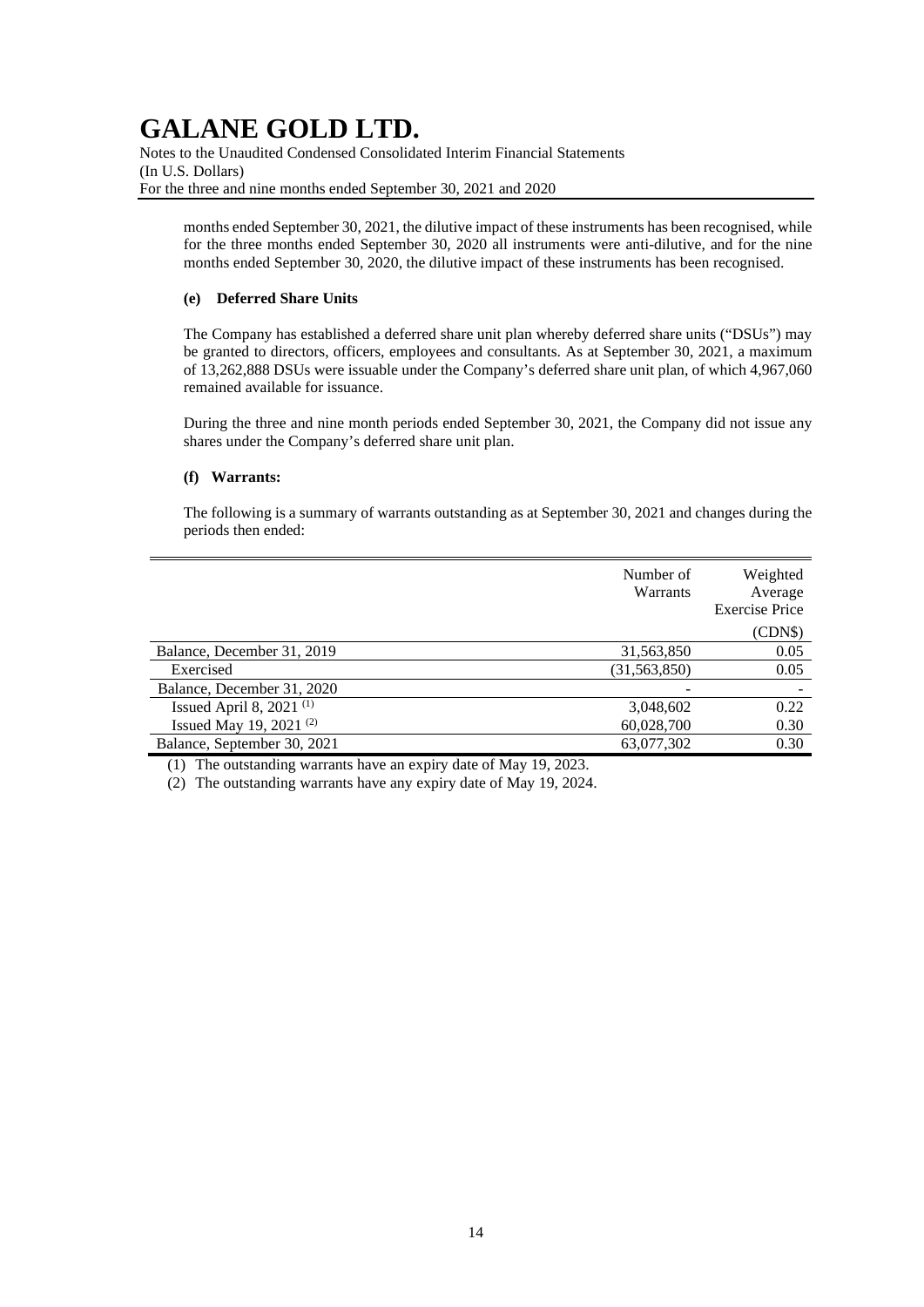Notes to the Unaudited Condensed Consolidated Interim Financial Statements (In U.S. Dollars) For the three and nine months ended September 30, 2021 and 2020

The following is a summary of the value of the warrants outstanding as at September 30, 2021 and changes during the periods then ended:

|                                            | Warrants<br>denominated in a<br>foreign currency |
|--------------------------------------------|--------------------------------------------------|
|                                            | $(\$)$                                           |
| Balance, December 31, 2019                 | 1,228,626                                        |
| Exercised                                  | (5,052,305)                                      |
| Revaluation at exercise date               | 3,823,679                                        |
| Balance, December 31, 2020                 |                                                  |
| Issued $(1)$                               | 5,643,822                                        |
| Revaluation at balance date                | (4, 646, 476)                                    |
| Balance, September 30, 2021 <sup>(2)</sup> | 997,346                                          |

### (1) Using the Black Scholes Model the warrants issued as part of the private placement were valued on issuance using the following assumptions:

| Issue date                  | April 8, 2021 | May 19, 2021 |
|-----------------------------|---------------|--------------|
| Warrant value               | \$244,652     | \$5,399,170  |
| Warrants issued             | 3,048,602     | 60,028,700   |
| Risk free interest rate     | 0.22%         | 0.53%        |
| Expected volatility         | 84%           | 78%          |
| Expected life on issue date | 25 months     | 36 months    |

(2) Using the Black Scholes Model the warrants that remained outstanding as part of the private placement were valued at September 30, 2021 using the following assumptions:

| Issue date                    | April 8, 2021 | May 19, 2021 |
|-------------------------------|---------------|--------------|
| Warrant value                 | \$37,365      | \$959,980    |
| Warrants outstanding          | 3,048,602     | 60,028,700   |
| Risk free interest rate       | 0.53%         | 0.67%        |
| Expected volatility           | 76%           | 79%          |
| Expected life at balance date | 20 months     | 32 months    |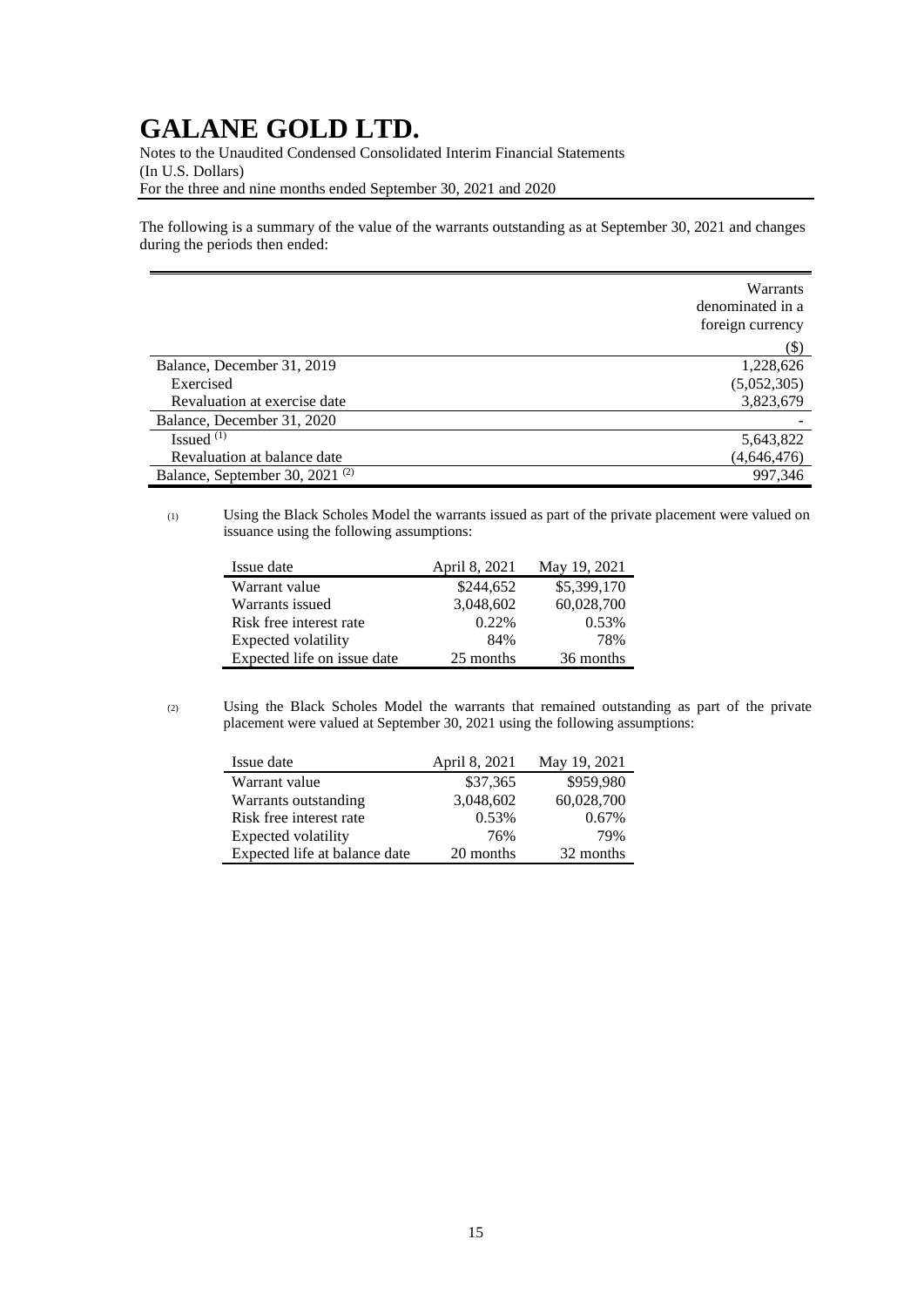Notes to the Unaudited Condensed Consolidated Interim Financial Statements (In U.S. Dollars) For the three and nine months ended September 30, 2021 and 2020

### **15. Breakdown of costs**

### **(a) Mining costs**

|                               | Three months<br>ended<br>September 30,<br>2021 |   | Nine months<br>Three months<br>ended<br>ended<br>September 30,<br>September 30,<br>2020<br>2021 |    | Nine months<br>ended<br>September 30,<br>2020 |            |
|-------------------------------|------------------------------------------------|---|-------------------------------------------------------------------------------------------------|----|-----------------------------------------------|------------|
| Mining and production         | 9,205,404                                      | S | 24,311,412                                                                                      | -S | 8.944.884                                     | 21,456,300 |
| Administrative                | 871.170                                        |   | 2,478,746                                                                                       |    | 825,756                                       | 2,419,339  |
| Total                         | 10,076,574                                     | S | 26,790,158                                                                                      | -S | 9.770.640                                     | 23,875,639 |
| Depreciation and amortization | 613,384                                        |   | 2,049,551                                                                                       |    | 1,619,701                                     | 4,512,788  |
|                               | 10.689.958                                     | S | 28.839.709                                                                                      | S  | 11.390.341                                    | 28,388,427 |

### **(b) Corporate and General Administration**

|                                 |   | Three months<br>ended<br>September 30,<br>2021 |     | Nine months<br>ended<br>September 30,<br>2021 |   | Three months<br>ended<br>September 30,<br>2020 | Nine months<br>ended<br>September 30,<br>2020 |           |
|---------------------------------|---|------------------------------------------------|-----|-----------------------------------------------|---|------------------------------------------------|-----------------------------------------------|-----------|
| <b>Professional Fees</b>        | S | 147,017                                        | -S  | 644.933                                       | S | 193.631                                        |                                               | 540,489   |
| <b>Share Based Compensation</b> |   | 9.337                                          |     | 34,395                                        |   | 37,691                                         |                                               | 174,629   |
| Corporate Administration        |   | 292,840                                        |     | 1,270,490                                     |   | 378,999                                        |                                               | 960,851   |
|                                 |   | 449.194                                        | \$. | 1,949,818                                     | S | 610,321                                        |                                               | 1,675,969 |

### **(c) Financing (income) costs**

|                               | Three months<br>ended<br>September 30,<br>2021 |             |   | Nine months<br>ended<br>September 30,<br>2021 | Three months<br>ended<br>September 30,<br>2020 | Nine months<br>ended<br>September 30,<br>2020 |           |  |
|-------------------------------|------------------------------------------------|-------------|---|-----------------------------------------------|------------------------------------------------|-----------------------------------------------|-----------|--|
| Interest on long term debt    | \$                                             | 132,654     | S | 437.986                                       | \$<br>133,898                                  | \$                                            | 364,342   |  |
| (Decrease)/increase in fair   |                                                |             |   |                                               |                                                |                                               |           |  |
| value of warrants denominated |                                                |             |   |                                               |                                                |                                               |           |  |
| in foreign currency           |                                                | (3,458,490) |   | (4,646,476)                                   | 2,853,062                                      |                                               | 3,823,679 |  |
| Other finance costs           |                                                |             |   | 694.277                                       |                                                |                                               |           |  |
| Accretion                     |                                                | 85,258      |   | 255,918                                       | 70,073                                         |                                               | 211,006   |  |
|                               | \$                                             | (3,240,578) | S | (3,258,295)                                   | \$<br>3,057,033                                |                                               | 4,399,027 |  |

### **(d) Other expenses**

|                         | Three months  |         | Nine months   |           |  | Three months  | Nine months   |             |       |  |
|-------------------------|---------------|---------|---------------|-----------|--|---------------|---------------|-------------|-------|--|
|                         |               | ended   |               | ended     |  |               |               | ended       | ended |  |
|                         | September 30, |         | September 30, |           |  | September 30, | September 30, |             |       |  |
|                         |               | 2021    |               | 2021      |  | 2020          |               | <b>2020</b> |       |  |
| Other expenses (income) |               | 25.364  | -S            | 75.750    |  | 10.690        |               | 78.476      |       |  |
| Galaxy on-going costs   |               | 401.018 |               | 1,194,519 |  | 296,242       |               | 739,485     |       |  |
|                         |               | 426.382 | S             | 1,270,269 |  | 306,932       |               | 817,961     |       |  |